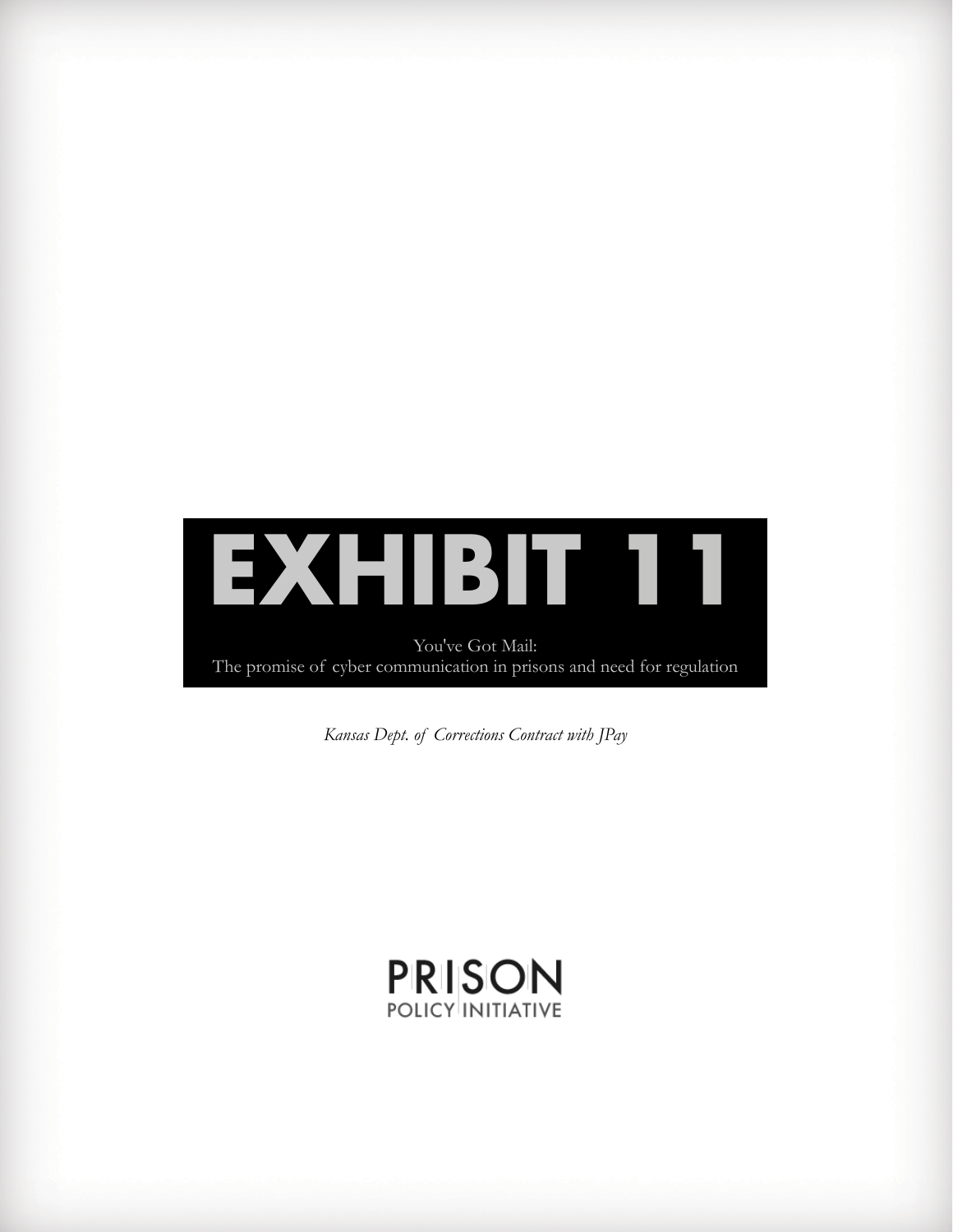Procurement and Contracts 800 SW Jackson, Ste 600 Topeka, KS 66612-1216

Mark J. McGivern, Interim Secretary



Phone: (785) 296-2376 Fax: (785) 296-7240 www.da.ks.gov/purch

Sam Brownback, Governor

# **CONTRACT AWARD**

| Date of Award:                                                                             | July 1, 2013                                                                        |
|--------------------------------------------------------------------------------------------|-------------------------------------------------------------------------------------|
| Contract ID:<br>Event ID:                                                                  | 0000000000000000000037751<br>EVT0001554                                             |
| <b>Procurement Officer:</b><br>Telephone:<br><b>E-Mail Address:</b><br><b>Web Address:</b> | <b>Greg Davis</b><br>785-296-7240<br>greg.davis@da.ks.gov<br>http://da.ks.gov/purch |
| ltem:                                                                                      | <b>Inmate Kiosk</b>                                                                 |
| <b>Agency/Business Unit:</b>                                                               | Department of Corrections                                                           |
| <b>Period of Contract:</b>                                                                 | August 1, 2013 through July 31, 2016<br>(With two (2) one (1) year renewals)        |
| Contractor:                                                                                | <b>JPAY INC</b><br>12864 BISCAYNE BLVD #243<br>MIAMI, FL 33181                      |
| <b>Vendor ID:</b>                                                                          | 0000395554                                                                          |
| <b>Toll Free Telephone:</b>                                                                | 866-333-5729                                                                        |
| <b>Local Telephone:</b>                                                                    | 954-862-6912                                                                        |
| Fax:                                                                                       | 305-675-0693                                                                        |
| <b>FEIN:</b><br><b>Contact Person:</b>                                                     | 01-0756761<br>Errol Feldman                                                         |
| E-Mail:                                                                                    | efeldman@jpay.com                                                                   |
| <b>Payment Terms:</b>                                                                      | Net 30 Days                                                                         |

**Political Subdivisions:** Pricing is not available to the political subdivisions of the State of Kansas.

**Procurement Cards:** Agencies may not use a P-Card for purchases from this contract.

**Administrative Fee:** No Administrative Fee will be assessed against purchases from this contract.

The above referenced contract award was recently posted to Procurement and Contracts website. The document can be downloaded by going to the following website:

http://www.da.ks.gov/purch/Contracts/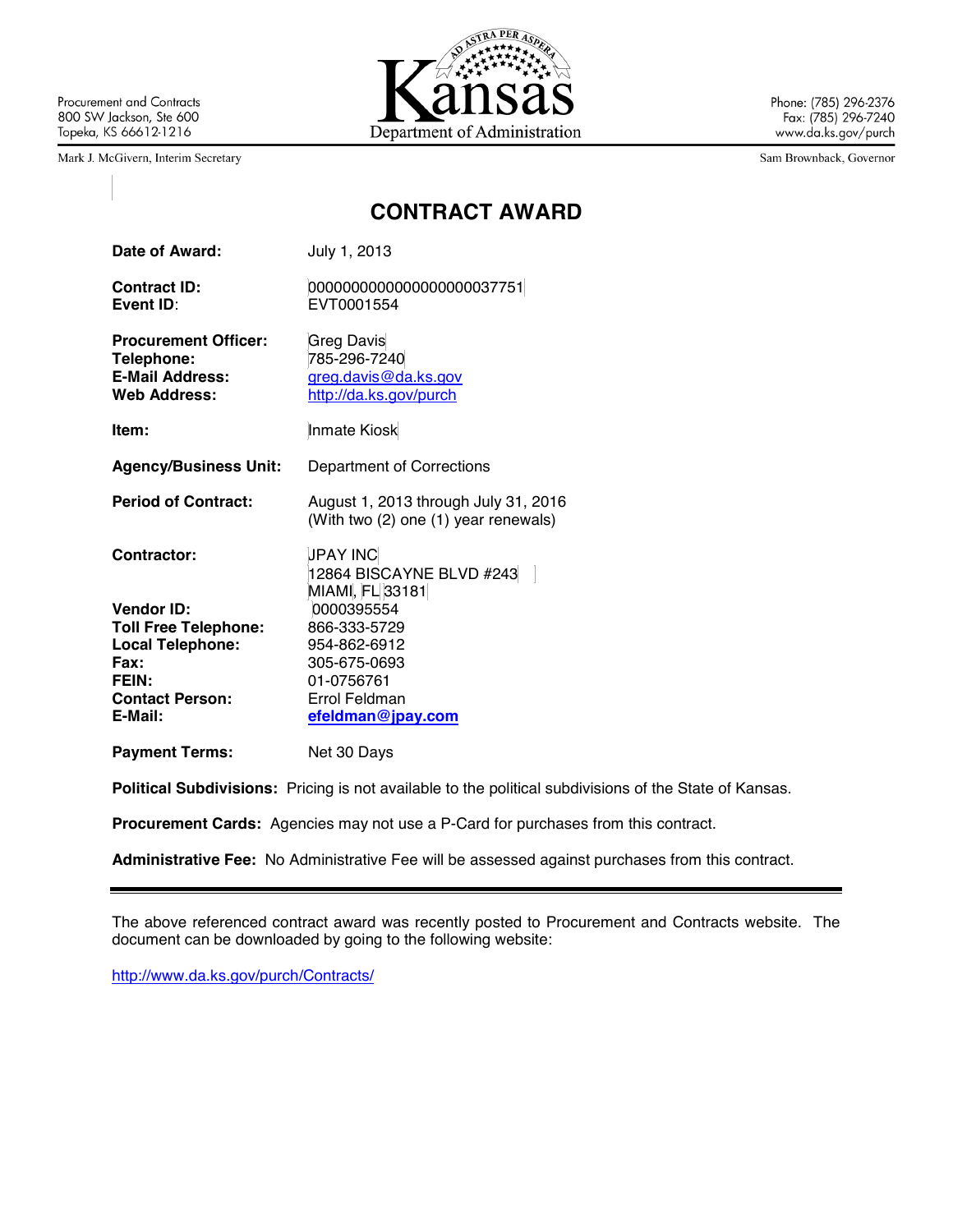#### **Amendment No. 1**

#### **to**

### **No. 37751**

#### **Agreement Between Kansas Department of Corrections (KDOC) and JPay, Inc. (Contractor) for Inmate Electronic Messaging and Kiosk Services**

This Amendment is made this 29th day of October, 2013 by and between Kansas Department of Corrections, by and on behalf of the State of Kansas, and as approved by the Kansas Department of Administration Division of Purchases ("State") and JPay, Inc. ("Contractor").

#### WITNESSETH:

WHEREAS, the parties entered into an Agreement for Inmate Electronic Messaging and Kiosk Services ("Agreement") dated July 1, 2013; and,

WHEREAS, the parties have agreed to amend the Agreement by modifying the **Term** and **Attachment B** of the Agreement;

NOW, THEREFORE, the parties hereby agree to amend the Agreement as follows:

**1.** The first paragraph of **Section D. Agreement Term and Termination** is hereby deleted in its entirety and replaced with the following:

# **A. Agreement Term and Termination**

This Agreement shall commence upon August 1, 2013 ("Effective Date") and remain in force for an initial term of 3 years from the Effective Date stated above, with an expiration date of July 31, 2016 ("Initial Term"). The Agreement shall not bind, nor purport to bind, State for any contractual commitment in excess of the Initial Term. However, State, at its sole option, shall have the right to renew this Agreement for 2 additional 1 year terms, with 30 days written notice to Contractor prior to the expiration of the Initial Term or renewal term of the Agreement. In addition, the State reserves the option to extend this Agreement on a month to month basis past the Initial term or renewal term(s) to accommodate a transition of service for the Facilities. In the event State exercises either of these rights, all terms and conditions, requirements, and specifications of the Agreement shall remain the same and apply during the renewal and/or month to month extension term(s). This Agreement will not automatically renew.

**2.** The table providing the number of kiosks at each Facility on **Attachment B - Inmate Kiosks Required** is amended by deleting the table in its entirety and replacing it with the following: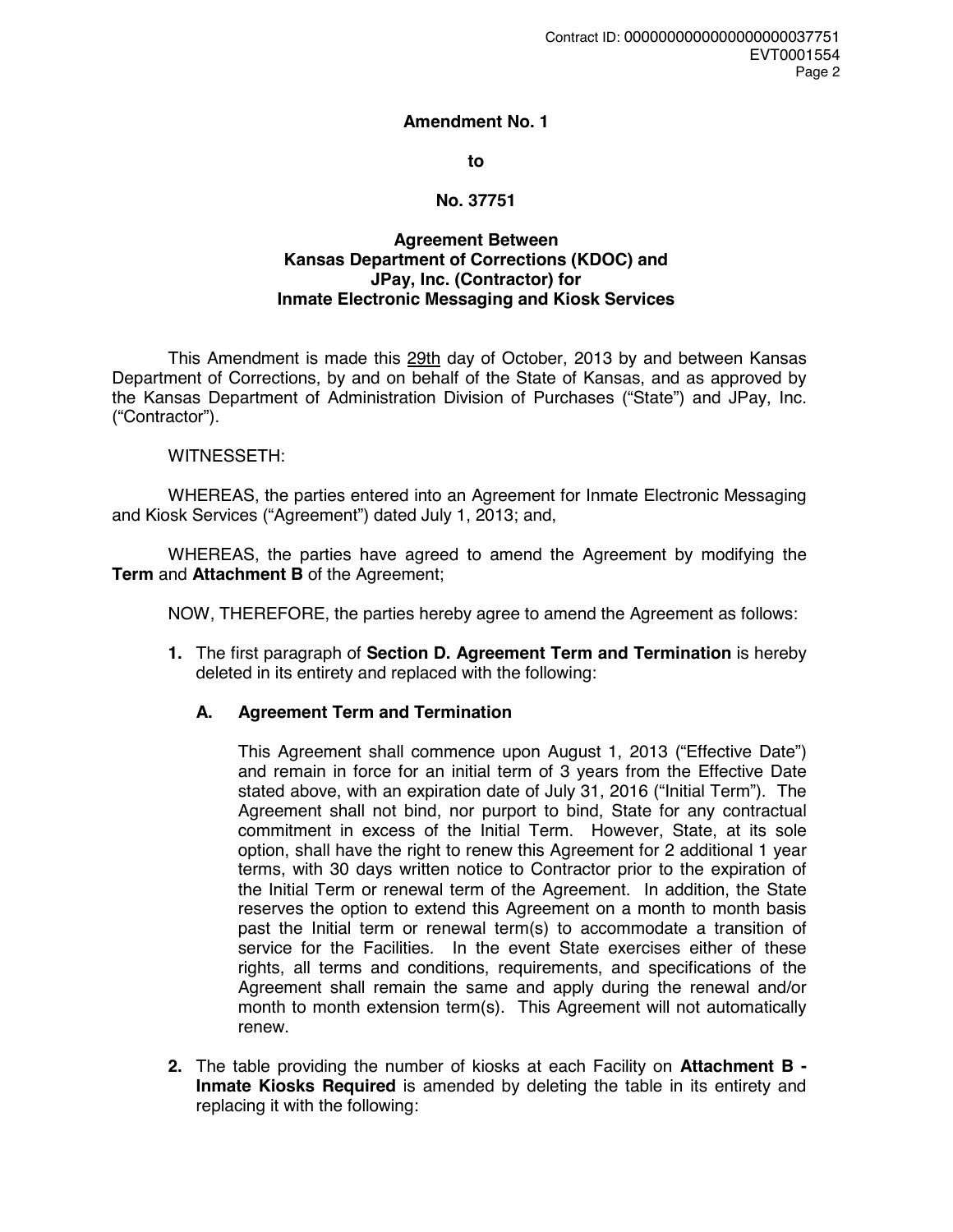# **Inmate Kiosks Required**

| <b>Facility Name</b>                                    | # of Inmate<br><b>Soft Kiosks</b> | # of Inmate<br><b>Hard Kiosks</b> |
|---------------------------------------------------------|-----------------------------------|-----------------------------------|
| El Dorado Correctional Facility                         | 3                                 | 22                                |
| (Including North Unit & Southeast Units)                |                                   |                                   |
| Ellsworth Correctional Facility (Including East Unit)   | 4                                 | 10                                |
| Hutchinson Correctional Facility (Including South Unit) | 3                                 | 16                                |
| Hutchinson Correctional Facility - East Unit            |                                   | 6                                 |
| Lansing Correctional Facility                           | 9                                 | 26                                |
| Larned Correctional Mental Health Facility              |                                   |                                   |
| Norton Correctional Facility                            |                                   | 11                                |
| <b>Stockton Correctional Facility</b>                   |                                   |                                   |
| <b>Topeka Correctional Facility</b>                     |                                   | 7                                 |
| Wichita Work Release Facility                           |                                   |                                   |
| <b>Winfield Correctional Facility</b>                   | Q                                 |                                   |

**3.** Except as expressly modified by this Amendment No.1, the provisions and conditions of the original Agreement are unchanged and shall remain in full force and effect. The original Agreement, as expressly modified by this Amendment No. 1, is the complete agreement of the parties and supersedes all prior or contemporaneous agreements and representations, whether written or oral and may not be further modified or amended except by written amendment.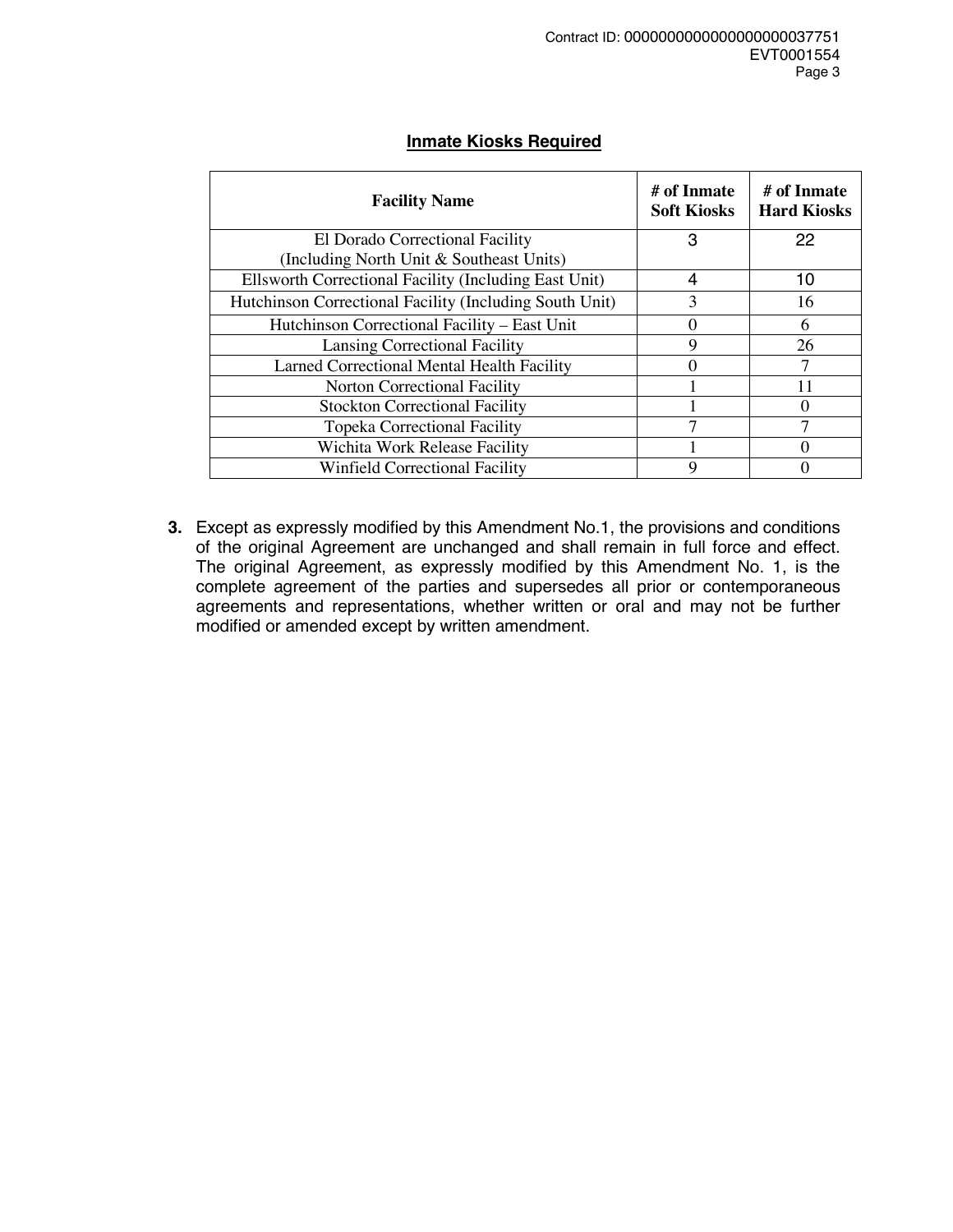#### **AGREEMENT FOR INMATE ELECTRONIC MESSAGING AND KIOSK SERVICES BETWEEN KANSAS DEPARTMENT OF CORRECTIONS AND JPAY, INC. CONTRACT NO. 37751**

AND NOW, on this  $1<sup>st</sup>$  day of July, 2013, this Agreement is made by and between the Kansas Department of Corrections, by and on behalf of the State of Kansas, and as approved by the Kansas Department of Administration Division of Purchases, (hereafter, "State") and JPay Inc. (hereafter, "Contractor").

### WITNESSETH:

 WHEREAS, the Kansas Department of Corrections (KDOC) desires to acquire electronic messaging and kiosk services for inmates in order to replace an existing agreement for its adult offender facilities ("Facilities"), as listed in Attachment B of this Agreement, which may be modified by KDOC during the term of the contract; and

 WHEREAS, State duly issued Request for Proposal No. EVT0001554, on the date of July 11, 2012 soliciting bids from vendors for electronic messaging and kiosk services for inmates; and

 WHEREAS, Contractor, a qualified provider of electronic messaging and kiosk services for the corrections industry, submitted a proposal in response to the RFP.

 NOW, THEREFORE, in consideration of the foregoing and of the mutual promises contained herein, it is mutually agreed as follows:

# **II. GENERAL TERMS**

#### **A. Scope**

Contractor shall install and operate electronic messaging and kiosk services and related equipment for inmates. Contractor shall, without cost to KDOC, provide all wiring for the inmate electronic messaging and kiosk services and related equipment, install the electronic messaging and kiosk services and the related hardware and software specifically identified herein.

#### **B. Agreement Formation**

The Agreement between the parties consists of:

#### 1. **DA146 (Attachment D);**

- 2. Amendments to this Agreement;
- 3. This Agreement;
- 4. Request for Proposal No. EVT0001446; and
- 5. Contractor's written proposal.

In the event of a conflict in terms of language among the documents, the above order of *precedence shall govern.*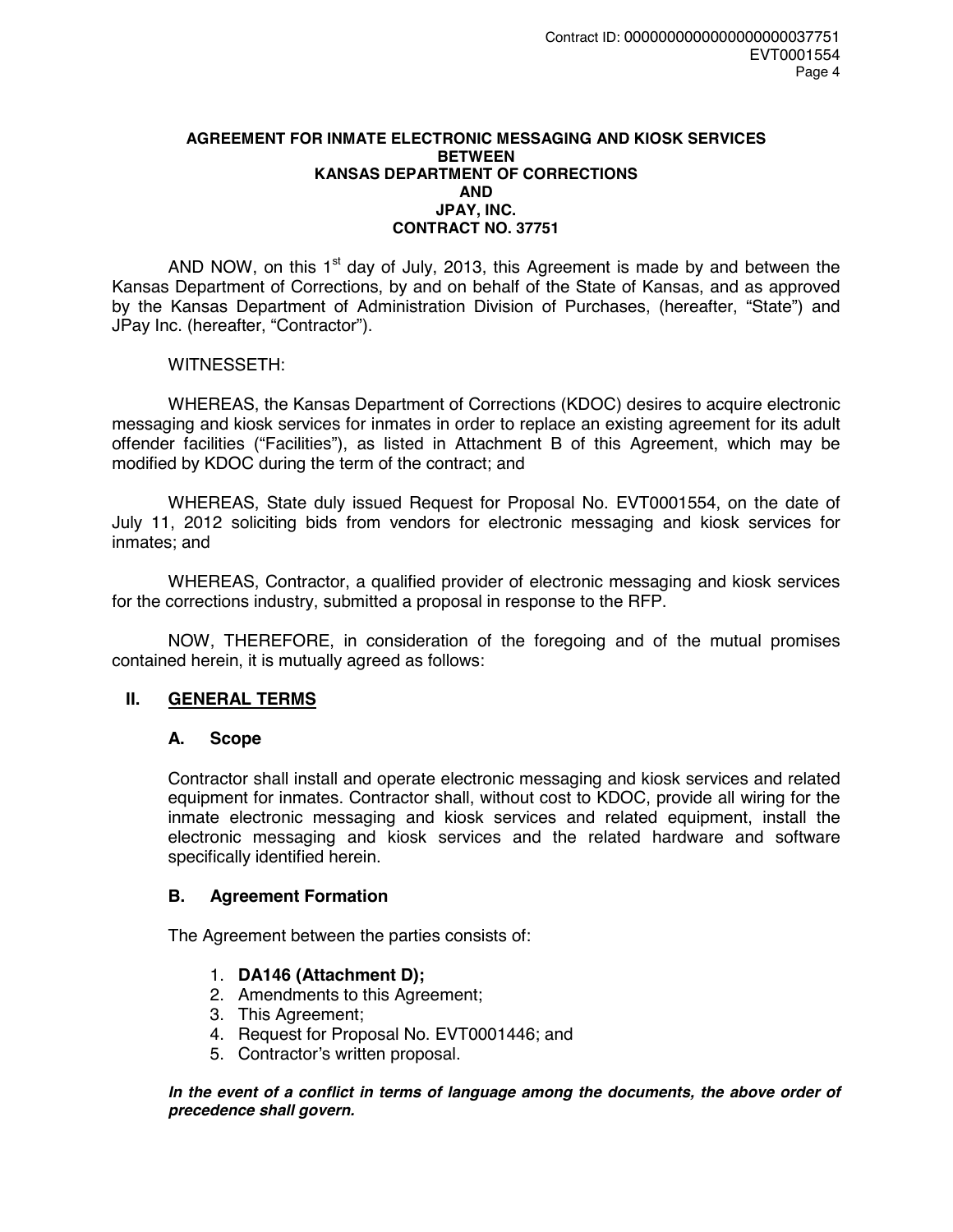# **C. Notices**

Any notice required by this Agreement shall be given in writing and delivered in person, by registered, certified or overnight mail delivery service to the party's address listed below.

Secretary of Corrections **JPay Inc.** Topeka, KS 66612-1284 Miami, FL 33181

# **State: Contractor**:

900 S.W. Jackson, 4<sup>th</sup> Floor 12864 Biscayne Blvd. Ste. 243 ATTN: Chief Legal Counsel ATTN: Errol Feldman, General Counsel

With a copy to: Kansas Department of Administration Procurement and Contracts 800 SW Jackson St, Suite 600 Topeka, Kansas 66612-1286 RE: EVT0001554

# **D. Agreement Term and Termination**

This Agreement shall commence upon February 1, 2013 (hereafter, "Effective Date") and remain in force for an initial term of three (3) years from the Effective Date stated above, with an expiration date of January 31, 2016 (hereafter, "Initial Term"). The Agreement shall not bind, nor purport to bind, State for any contractual commitment in excess of the Initial Term. However, State, at its sole option, shall have the right to renew this Agreement for two (2) additional one (1) year terms, with thirty (30) days written notice to Contractor prior to expiration of the Initial Term or renewal term of the Agreement. In addition, the State reserves the option to extend this Agreement on a month to month basis past the Initial term or renewal term(s) to accommodate a transition of service for the Facilities. In the event State exercises either of these rights, all terms and conditions, requirements, and specifications of the Agreement shall remain the same and apply during the renewal and/or month to month extension term(s). This Agreement will not automatically renew.

# 1. **Breach and Termination**

- a. In the event either party breaches the Agreement by failing to perform as agreed, the non-breaching party shall give the breaching party written notice of the failure stating what failure has occurred. The breaching party shall have thirty (30) days after the receipt of such notice to remedy the failure. If the breaching party does not remedy the failure in the allowed thirty (30) days, the non-breaching party may cancel this Agreement.
- b. Contractor is responsible for performing remote diagnostics, monitoring, and maintenance on the kiosk units. In the event that State experiences a service or equipment outage, Contractor shall repair any such outage or otherwise restore service within ten (10) days after it receives notice of or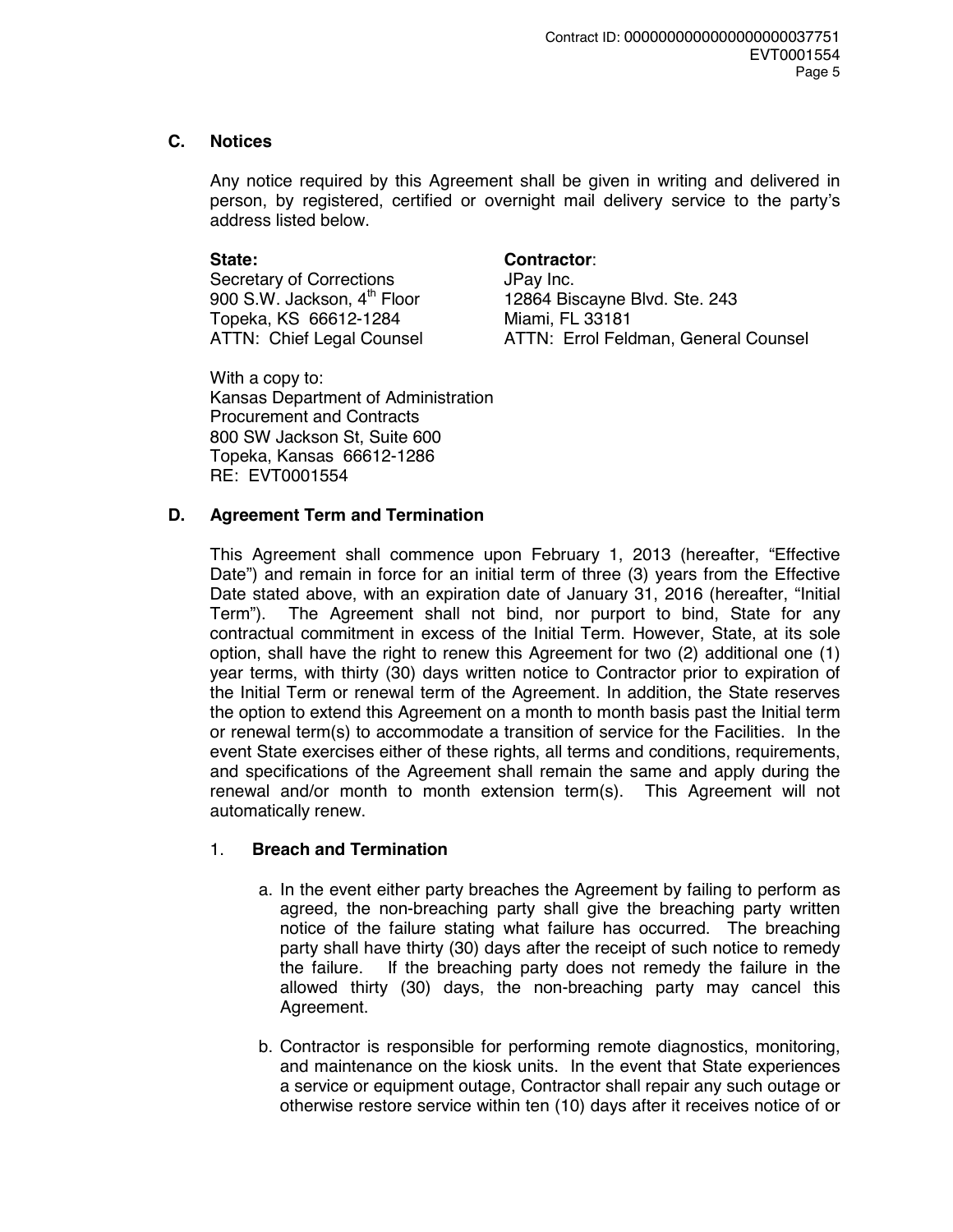detects a service or equipment outage. If Contractor is unable to make the necessary repairs and/or restore service within this ten (10) day period, State may immediately terminate this Agreement upon providing written notice of termination to Contractor. The transition period referred to in **Section III of Attachment A** of this Agreement will begin upon the termination of this Agreement.

c. Should Contractor for any reason, except in the case of force majeure (see **Section I, Paragraph E**), become unable to complete the work required by this Agreement, State may, at its sole discretion, call for the Surety Bond due, in full for such non-performance, and/or as liquidated damages. Notwithstanding the above, should State prevent Contractor from entering the premises to complete repair work on the kiosks, Contractor shall have time to complete said repairs using the provisions under **Section IX, Item D of Attachment A** of this Agreement, after State allows Contractor access to the kiosk units.

# 2. **Termination for Cause**

- a. The State may terminate the Agreement, or any part of the Agreement, for cause under any one of the following circumstances:
	- 1. Contractor fails to make delivery of goods or services as specified in this Agreement;
	- 2. Contractor provides substandard quality and/or workmanship;
	- 3. Contractor fails to perform any of the provisions of this Agreement, or
	- 4. Contractor fails to make progress as to endanger performance of this Agreement in accordance with its terms.
- b. The State shall provide Contractor with written notice of the conditions endangering performance. If Contractor fails to remedy the conditions within ten (10) days from the receipt of the notice (or such longer period as KDOC may authorize in writing), the State shall issue Contractor an order to stop work immediately. Receipt of the notice shall be presumed to have occurred within three (3) days of the date of the notice.

#### 3. **Termination for Convenience**

- a. The Director of Purchases may terminate performance of work under this Agreement in whole or in part whenever, for any reason, the State shall determine that the termination is in the best interest of the State. In the event that the State elects to terminate this Agreement pursuant to this provision, it shall provide Contractor written notice at least thirty (30) days prior to the termination date. The termination shall be effective as of the date specified in the notice. Contractor shall continue to perform any part of the work that may have not been terminated by the notice.
- b. The transition period referred to in **Section III of Attachment A** of this Agreement will begin upon termination. Contractor agrees that no penalty shall be allowed as a result of State's termination of this Agreement prior to its expiration.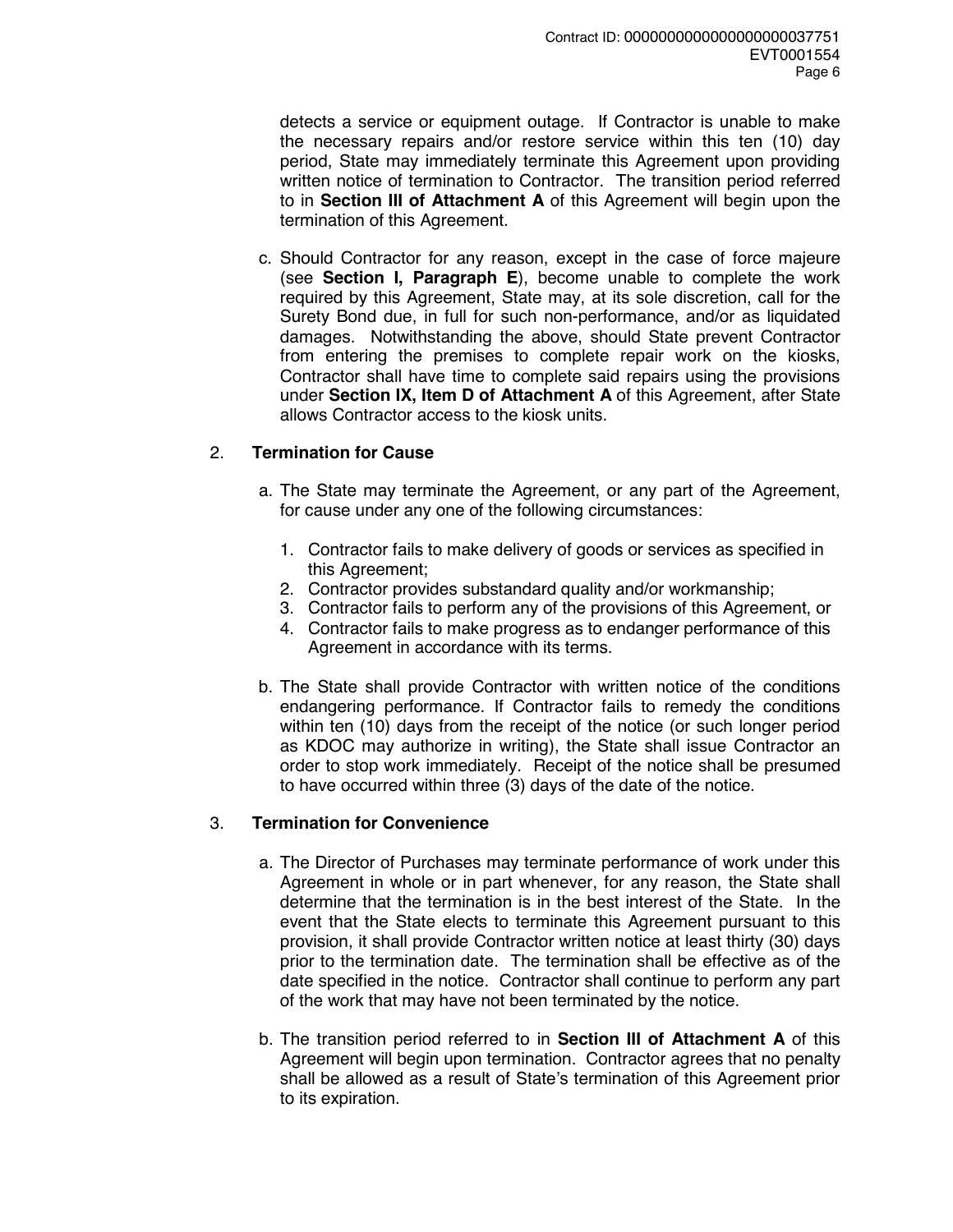# **E. Rights and Remedies**

- 1. If the awarded Agreement is terminated, the State, in addition to any other rights provided for in the contract, may require Contractor to transfer title and deliver to the State in the manner and to the extent directed, any completed materials. The State shall be obligated only for those services and materials rendered and accepted prior to the date of termination.
- 2. The rights and remedies of the State provided for in this Agreement shall not be exclusive and are in addition to any other rights and remedies provided by law.

# **F. Force Majeure**

Contractor shall not be held liable if the failure to perform under this Agreement arises out of causes beyond the control of Contractor. Causes may include, but are not limited to, acts of nature, fires, tornadoes, quarantine, strikes other than by Contractor's employees, and freight embargoes, etc.

# **G. Waiver**

Waiver of any breach of any provision in this Agreement shall not be a waiver of any prior or subsequent breach. Any waiver shall be in writing and any forbearance or indulgence in any other form or manner by the State shall not constitute a waiver.

# **H. Independent Contractor**

- 1. Contractor and State, in the performance of the Agreement, shall be acting in their individual capacity and not as agents, employees, partners, joint ventures or associates of one another. The employees or agents of one party shall not be construed to be the employees or agents of the other party for any purpose whatsoever.
- 2. Contractor accepts full responsibility for payment of unemployment insurance, workers compensation and social security as well as all income tax deductions and any other taxes or payroll deductions required by law for its employees engaged in work authorized by this contract.

# **I. Staff Qualifications**

- 1. Contractor shall warrant that all persons assigned by it to the performance of the Agreement shall be employees of Contractor (or specified subcontractor) and shall be fully qualified to perform the work required. Contractor shall include a similar provision in any contract with any subcontractor selected to perform work under this contract.
- 2. Failure of Contractor to provide qualified staffing at the level required by the proposal specifications may result in termination of the Agreement and/or damages.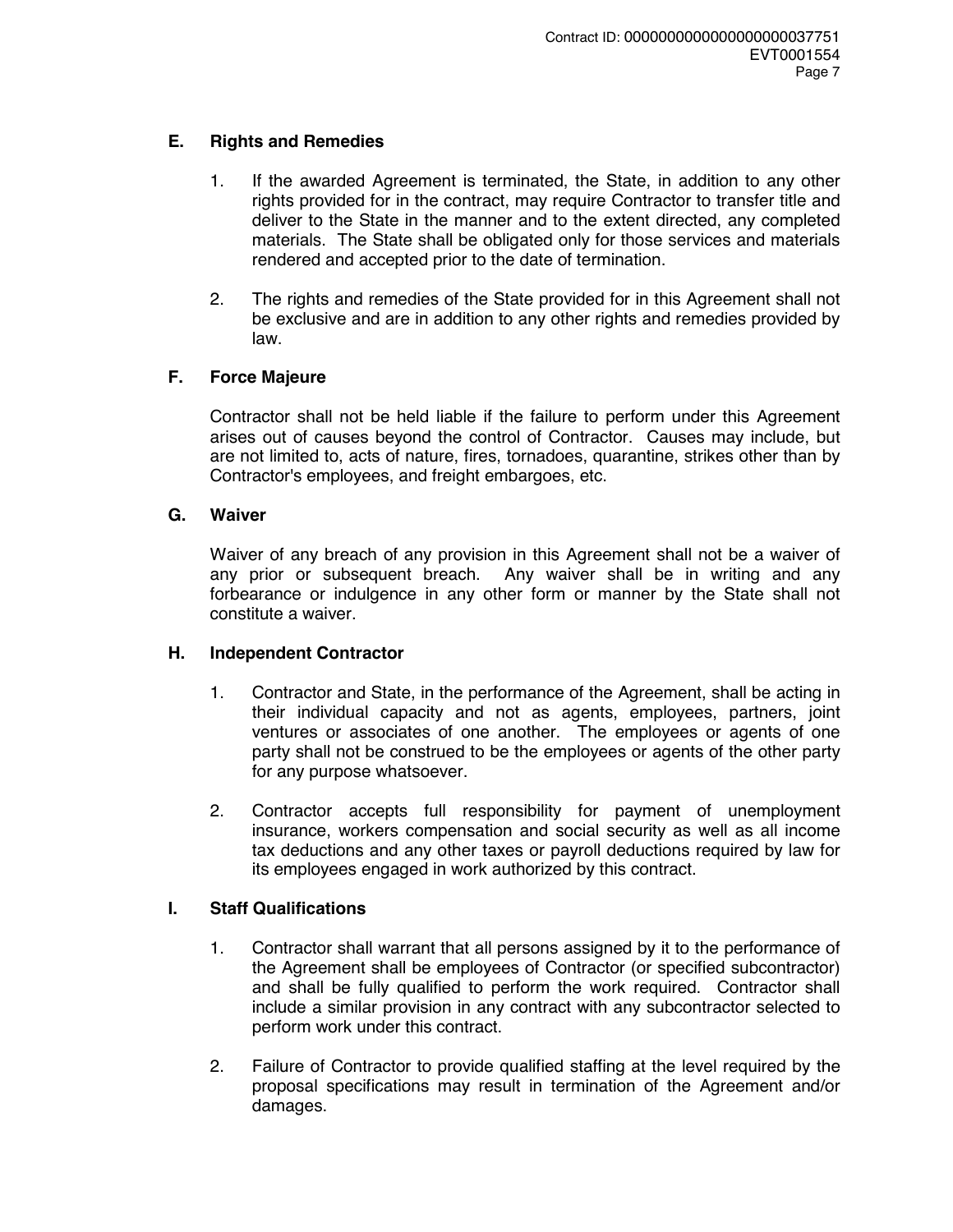## **J. Subcontractors**

Contractor shall be the sole source of contact for this Agreement. The State will not subcontract any work under the Agreement to any other firm and will not deal with any subcontractors. Contractor is totally responsible for all actions and work performed by its subcontractors. All terms, conditions and requirements of this Agreement shall apply without qualification to any services performed or goods provided by any subcontractor.

# **K. Conflict of Interest**

Contractor shall not knowingly employ, during the period of this Agreement or any extensions to it, any professional personnel who are also in the employ of the State and who are providing services involving this Agreement or services similar in nature to the scope of this Agreement to the State. Furthermore, Contractor shall not knowingly employ, during the period of this Agreement or any extensions to it, any state employee who has participated in the making of this Agreement until at least two years after his/her termination of employment with the State.

# **L. Confidentiality**

Contractor may have access to private or confidential data maintained by the State to the extent necessary to carry out its responsibilities under this Agreement. Contractor must comply with all the requirements of the Kansas Open Records Act (K.S.A. 42-215 et seq.) in providing services under this Agreement. Contractor shall accept full responsibility for providing adequate supervision and training to its agents and employees to ensure compliance with the Act. No private or confidential data collected, maintained or used in the course of performance of this Agreement shall be disseminated by either party except as authorized by statute, either during the period of this Agreement or thereafter. Contractor must agree to return any or all data furnished by the State promptly at the request of the State in whatever form it is maintained by Contractor. On the termination or expiration of the Agreement, Contractor will not use any of such data or any material derived from the data for any purpose and, where so instructed by the State, will destroy or render it unreadable.

# **M. Nondiscrimination and Workplace Safety**

Contractor agrees to abide by all federal, state and local laws, rules and regulations prohibiting discrimination in employment and controlling workplace safety. Any violations of applicable laws, rules and regulations may result in termination of this Agreement.

# **N. Environmental Protection**

Contractor shall abide by all federal, state and local laws, rules and regulations regarding the protection of the environment. Contractor shall report any violations to the applicable governmental agency. A violation of applicable laws, rule or regulations may result in termination of this Agreement for cause.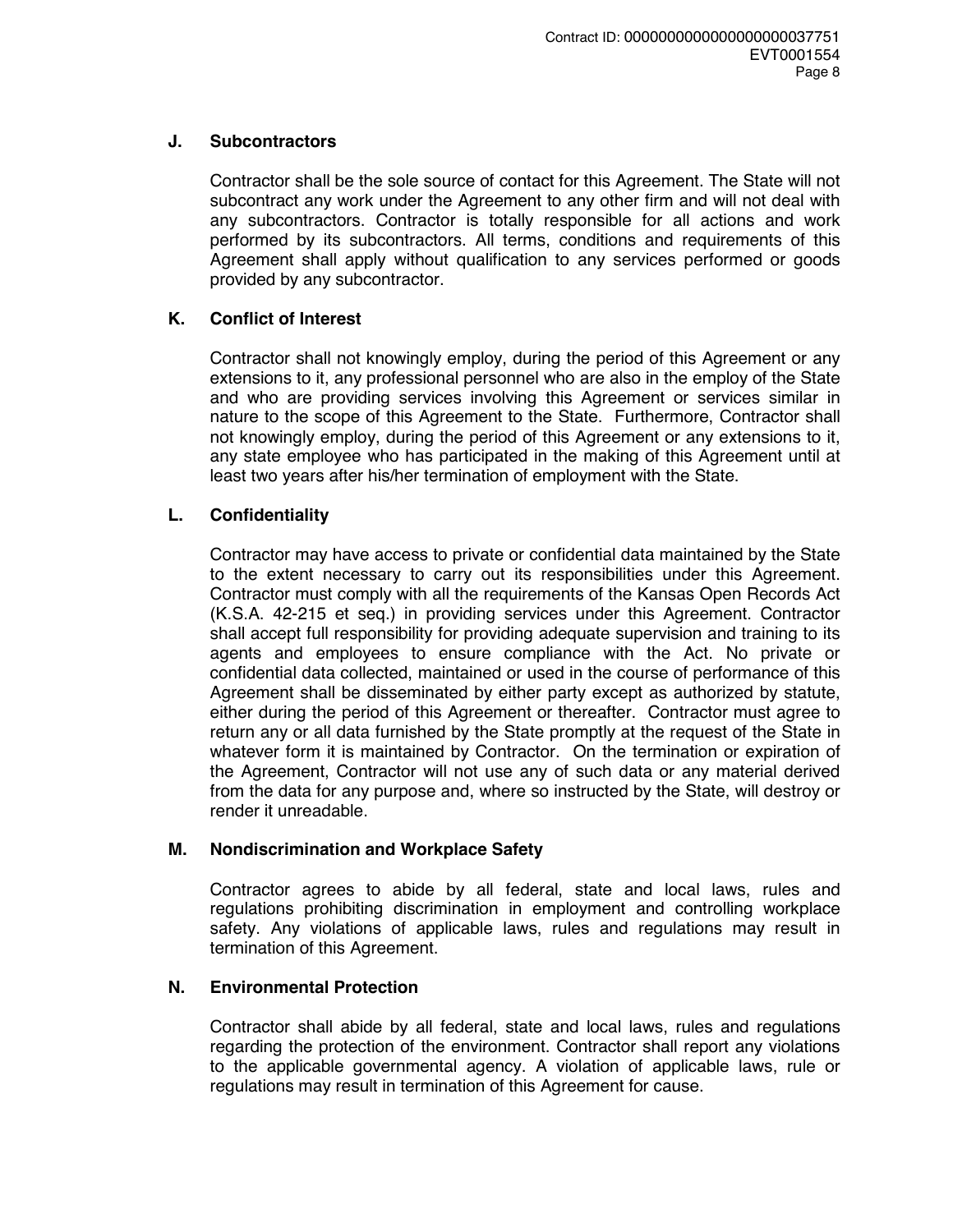# **O. Hold Harmless**

- 1. Contractor shall defend, indemnify, and hold the State and its affiliates, agents, employees, officers, directors, and successors harmless from loss, cost, expenses, damages or liability (including reasonable attorney's fees) resulting from actions, causes of action or claims brought or threatened hereunder, for (a) any actual or alleged negligence or dishonesty of, or any actual or alleged act of commission or omission by, Contractor or any of its employees, agents or subcontractors; in providing the equipment and services hereunder, (b) the operation of Contractor's business or Electronic Messaging and Kiosk Services; (c) any breach by Contractor of its obligations hereunder; or (d) any alleged patent, copyright or trademark infringement or unauthorized use of trade secrets or other proprietary rights in connection with the Electronic Messaging and Kiosk Services, except where such claims, demands or liabilities are due to the negligence of the State, its agents or employees
- 2. The State agrees to provide Contractor with reasonable and timely notice on any claim, demand or cause of action made or brought against the State arising out of or related to the services rendered by Contractor. Contractor shall have the right to defend any such claim at its sole cost and expense and with its exclusive discretion. The State will promptly advise Contractor of any proposed agreement to compromise or settle any claim and Contractor will have ten (10) days to respond to such proposal.
- 3. In the event an infringement claim is made or threatened against the State, or injunctive relief is granted to a claimant, Contractor shall (a) obtain the right for the State to continue use of the services; (b) substitute other services of like capability, or (c) replace or modify the services to render them noninfringing while retaining like capability. In the event Contractor is unable to perform any of the above, the State may terminate this Agreement upon sixty (60) days written notice to Contractor. The remedies provided in this subsection are the State's sole remedies for Contractor's failure to perform any obligation in this subsection.
- 4. These indemnities and remedies shall survive the expiration or other termination of this Agreement.
- 5. Contractor shall not be responsible for any injury or damage occurring as a result of any negligent act or omission committed by the State, including its agents, employees, and assigns.
- 6. The State shall not be precluded from receiving the benefits of any insurance Contractor may carry which provides for indemnification for any loss or damage to property in Contractor's custody and control, where such loss or destruction is to state property. Contractor shall do nothing to prejudice the State's right to recover against third parties for any loss, destruction or damage to State property.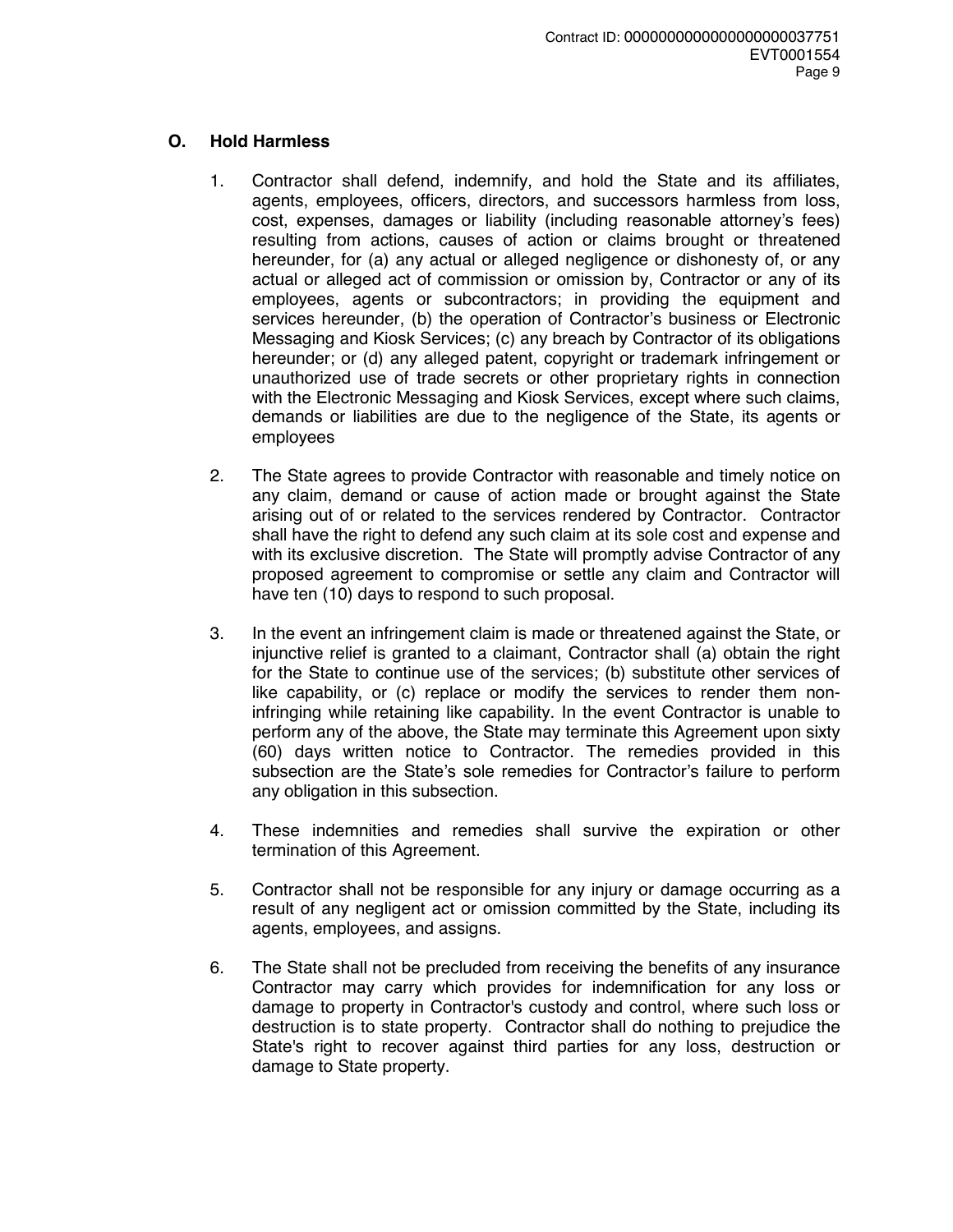# **P. Care of State Property**

Contractor shall be responsible for the proper care and custody of any State-owned personal tangible property and real property furnished for Contractor's use in connection with the performance of this Agreement, and Contractor will reimburse the State for such property's loss or damage caused by Contractor, normal wear and tear excepted.

# **Q. Prohibition of Gratuities**

Neither Contractor nor any person, firm or corporation employed by Contractor in the performance of this Agreement shall offer or give any gift, money or anything of value or any promise for future reward or compensation to any State employee at any time.

# **R. Retention of Records**

- 1. Unless the State specifies in writing a different period of time and in conjunction with **Section III, Paragraph D**, Contractor agrees to preserve and make available all of its books, documents, papers, records and other evidence involving transactions related to this Agreement for a period of five (5) years from the date of the expiration or termination of this Agreement.
- 2. Matters involving litigation shall be kept for one (1) year following the termination of litigation, including all appeals, if the litigation exceeds five (5) years.
- 3. Contractor agrees that authorized federal and state representatives, including but not limited to, personnel of the using agency; independent auditors acting on behalf of the State and/or federal agencies shall have access to and the right to examine records during the Agreement period and during the five (5) year post Agreement period. Delivery of and access to the records shall be at no cost to the State.

# **S. Antitrust**

If Contractor elects not to proceed, Contractor assigns to the State all rights to and interests in any cause of action it has or may acquire under the anti-trust laws of the United States and the State of Kansas relating to the particular products or services purchased or acquired by the State pursuant to this Agreement.

# **T. Modification**

This Agreement shall be modified only by the written agreement of the parties with the approval of the State. No alteration or variation of the terms and conditions of the Agreement shall be valid unless made in writing and signed by the parties. Every amendment shall specify the date on which its provisions shall be effective.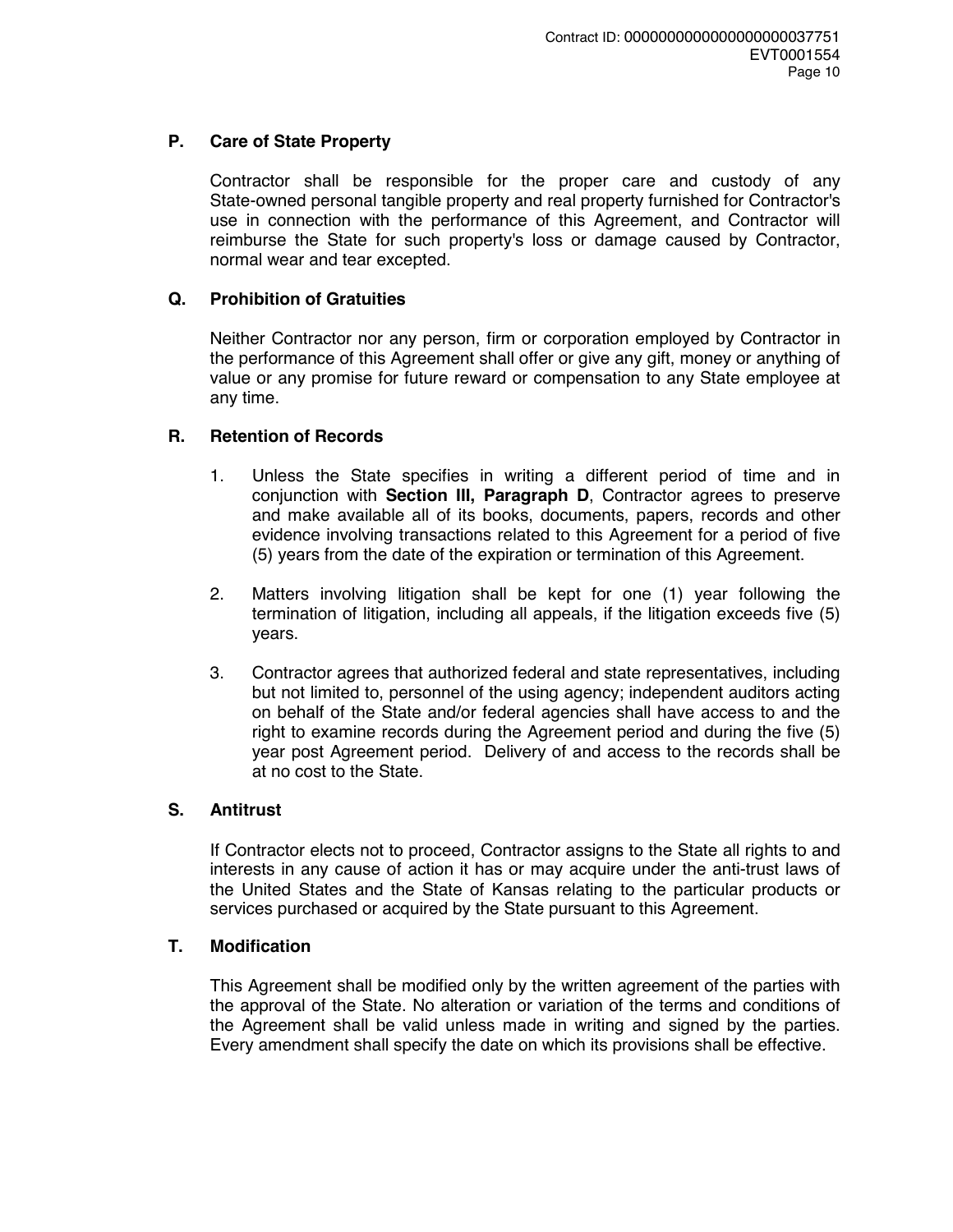# **U. Assignment and Mergers/Acquisition**

- 1. The services to be performed under this Agreement shall not be assigned, sublet or transferred without thirty (30) days advance written notification to the State and then only upon Contractor's receipt of the State's written consent.
- 2. Upon receipt of the State's written consent, any such purchaser, assignee, successor, or delegate shall thereupon assume all rights and responsibilities of Contractor. However, the State may assign any and/or all of its rights and obligations hereunder without Contractor's written consent but upon the State's written notice thereof to Contractor (1) to any Affiliate; (2) pursuant to any sale or transfer of all or substantially all of its business or assets; (3) pursuant to any merger, acquisition or reorganization; or (4) as part of a bona fide pledge to a third party lending institution of collateral of the assignor's rights hereunder.
- 3. If Contractor merges or is acquired by another entity, the following documents must be submitted to the State:
	- a. Corporate resolutions prepared by the Contractor and the new entity ratifying acceptance of the Agreement terms, conditions and processes.
	- b. New Contractor's Federal Identification Number (FEIN) if applicable.
	- c. Other documentation requested by the State.
- 4. Contractor expressly understands and agrees that it assumes and is solely responsible for all legal and financial responsibilities related to the execution of this Agreement. Contractor agrees that utilization of a subcontractor to provide any of the products/services in this Agreement shall in no way relieve Contractor of the responsibility for providing the products/services as described and set forth herein.

#### **V. Third Party Beneficiaries**

This Agreement shall not be construed as providing an enforceable right to any third party.

## **W. Severability**

If any provision of this Agreement is determined by a court of competent jurisdiction to be invalid or unenforceable to any extent, the remainder of the Agreement shall not be affected and each provision of this Agreement shall be enforced to the fullest extent permitted by law.

#### **X. Governing Law**

This Agreement shall be governed by the laws of the State of Kansas and shall be deemed executed at Topeka, Shawnee County, Kansas.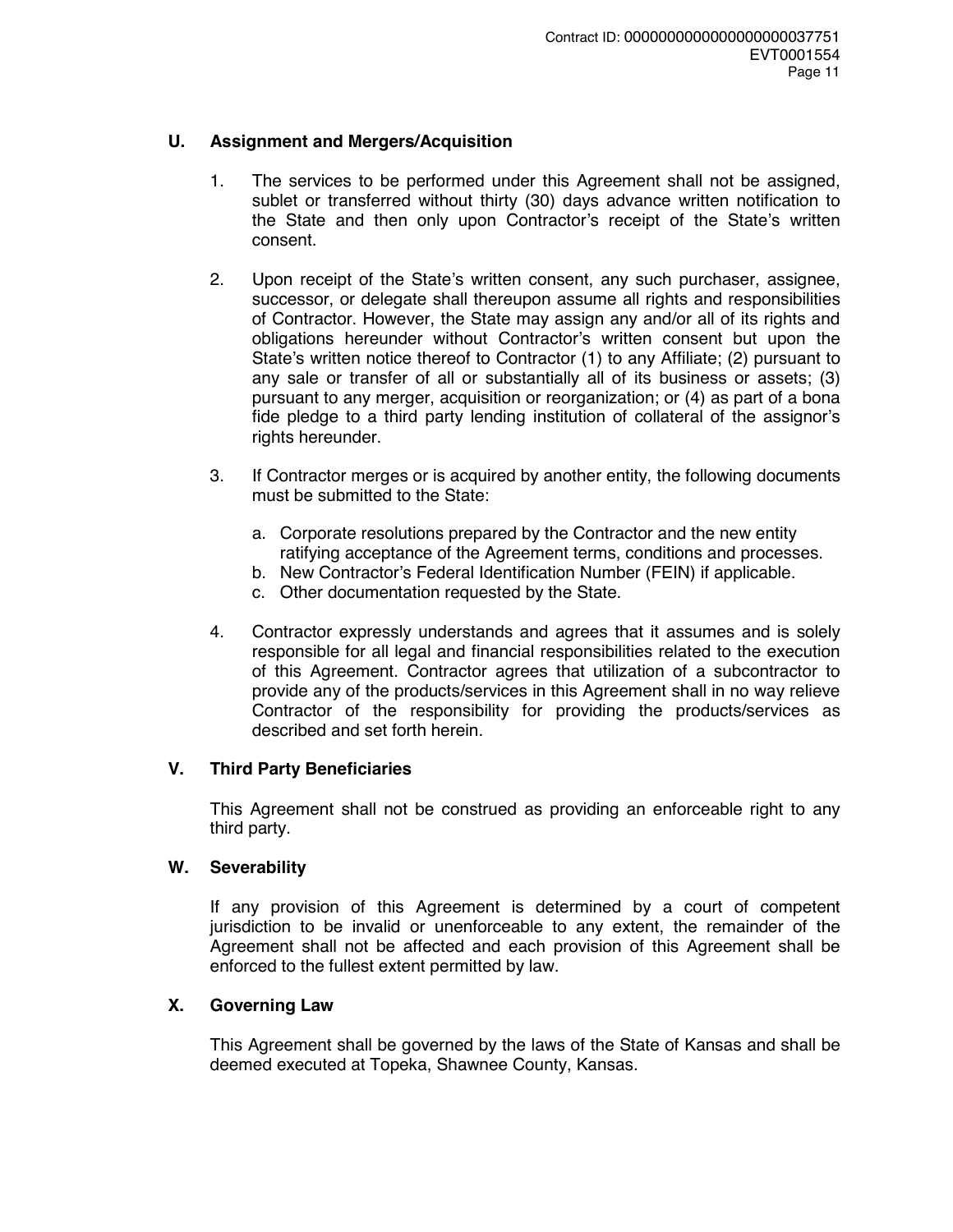# **Y. Jurisdiction**

Contractor and State shall bring any and all legal proceedings arising hereunder in the State of Kansas District Court of Shawnee County, unless otherwise specified and agreed upon by the State of Kansas. Contractor waives personal service of process, all defenses of lack of personal jurisdiction and forum non conveniens. The Eleventh Amendment of the United States Constitution is an inherent and incumbent protection with the State of Kansas and need not be reserved, but prudence requires the State to reiterate that nothing related to this Agreement shall be deemed a waiver of the Eleventh Amendment.

# **Z. Mandatory Provisions**

The provisions found in DA 146a (Contractual Provisions Attachment – **Attachment D)** which is attached are incorporated by reference and made a part of this Agreement.

# **AA. Integration**

This Agreement, in its final composite form, shall represent the entire agreement between Contractor and State and shall supersede all prior negotiations, representations or agreements, either written or oral, between the parties relating to the subject matter hereof. This Agreement between the parties shall be independent of and have no effect on any other contracts of either party.

# **BB. Debarment of State Contractors**

Any Contractor who defaults on delivery or does not perform in a satisfactory manner as defined in this Agreement may be barred for up to a period of three (3) years, pursuant to K.S.A. 75-37,103, or have its work evaluated for prequalification purposes. Contractor shall disclose any conviction or judgment for a criminal or civil offense of any employee, individual or entity which controls a company or organization or will perform work under this Agreement that indicates a lack of business integrity or business honesty. This includes (1) conviction of a criminal offense as an incident to obtaining or attempting to obtain a public or private contract or subcontract or in the performance of such contract or subcontract; (2) conviction under state or federal statutes of embezzlement, theft, forgery, bribery, falsification or destruction of records, receiving stolen property; (3) conviction under state or federal antitrust statutes; and (4) any other offense to be so serious and compelling as to affect responsibility as a state Contractor. For the purpose of this section, an individual or entity shall be presumed to have control of a company or organization if the individual or entity directly or indirectly, or acting in concert with one or more individuals or entities, owns or controls 25 percent or more of its equity, or otherwise controls its management or policies. Failure to disclose an offense may result in termination of the Agreement.

# **CC. Immigration and Reform Control Act of 1986 (IRCA)**

1. Contractor is expected to comply with the Immigration and Reform Control Act of 1986 (IRCA), as may be amended from time to time. This Act, with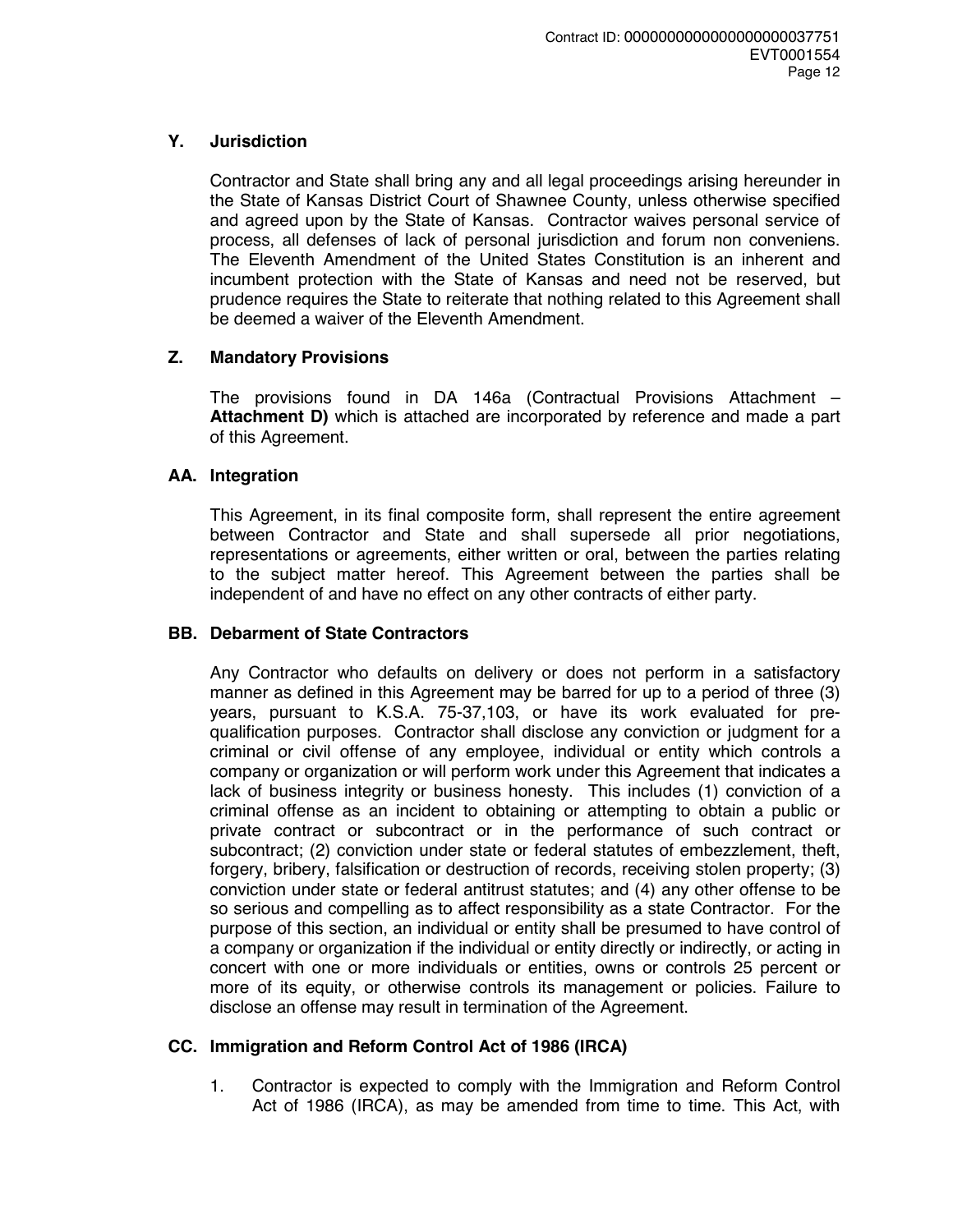certain limitations, requires the verification of the employment status of all individuals who were hired on or after November 6, 1986, by the Contractor as well as any subcontractor or sub-contractors. The usual method of verification is through the Employment Verification (I-9) Form.

- 2. Contractor certifies without exception that such Contractor has complied with all federal and state laws relating to immigration and reform. Any misrepresentation in this regard or any employment of persons not authorized to work in the United States constitutes a material breach and, at the State's option, may subject the Agreement to termination for cause and any applicable damages.
- 3. Contractor is expected to be able to produce for the State any documentation or other such evidence to verify Contractor's IRCA compliance with any provision, duty, certification or like item under the Agreement.

# **DD. Worker Misclassification**

Contractor and all lower tiered subcontractors under the Contractor shall properly classify workers as employees rather than independent contractors and treat them accordingly for purposes of workers' compensation insurance coverage, unemployment taxes, social security taxes, and income tax withholding. Failure to do so may result in termination of the Agreement.

### **EE. Injunctions**

Should the State be prevented or enjoined from proceeding with the acquisition before or after Agreement execution by reason of any litigation or other reason beyond the control of the State, Contractor shall not be entitled to make or assert claim for damage by reason of said delay.

# **FF. Statutes**

Each and every provision of law and clause required by law to be inserted in this Agreement shall be deemed to be inserted herein and this Agreement shall be read and enforced as though it were included herein. If through mistake or otherwise any such provision is not inserted, or is not correctly inserted, then on the application of either party the Agreement shall be amended to make such insertion or correction.

# **GG. Materials and Workmanship**

- 1. Contractor shall perform all work and furnish all supplies and materials, machinery, equipment, facilities, and means, necessary to complete all the work required by this Agreement, within the time specified, in accordance with the provisions as specified.
- 2. Contractor shall be responsible for all work put in under these specifications and shall make good, repair and/or replace, at Contractor's own expense, as may be necessary, any defective work, material, etc., if in the opinion of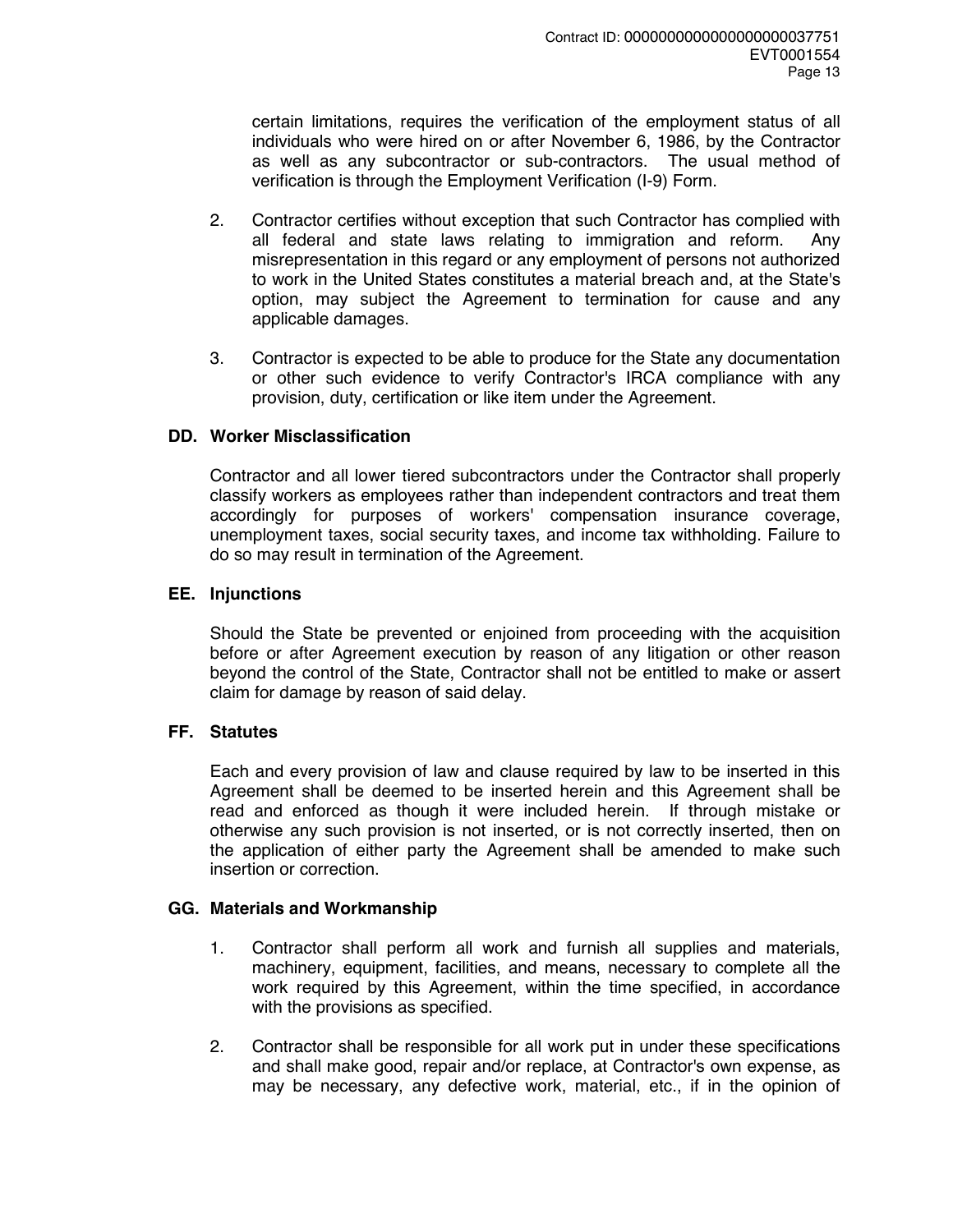agency and/or Procurement and Contracts said issue is due to imperfection in material, design, workmanship or Contractor fault.

### **HH. Industry Standards**

If not otherwise provided, materials or work called for in this agreement shall be furnished and performed in accordance with best established practice and standards recognized by the contracted industry and comply with all codes and regulations which shall apply.

### **II. Confidentiality of Health Information**

Contractor shall establish and maintain procedures and controls acceptable to the State to protect the privacy of members' health information. Unless Contractor has the member's written consent, Contractor shall not use any personally identifiable health information obtained for any reason other than that mandated by this Agreement.

### **JJ. Off-Shore Sourcing**

If, during the term of the Agreement, Contractor or a subcontractor moves work previously performed in the United States to a location outside of the United States, Contractor shall immediately notify the State and the respective agency in writing, indicating the new location the nature of the work to be moved and the percentage of work that would be relocated. The Director of Purchases, with the advice of the respective agency, must approve any changes prior to work being relocated. Failure to obtain the Director's approval may be grounds to terminate the Agreement for cause.

# **KK. Price Adjustments**

- 1. Prices shall remain firm for the entire Agreement period. Any rate adjustments or commission increases available during the Agreement period shall be offered to the State. Failure to provide available price reductions or commission increases may result in termination of the Agreement.
- 2. Any price changes will be governed by **Section III.**

# **LL. Payment**

1. Payment Terms are Net 30 days. Payment date and receipt of order date shall be based upon K.S.A. 75-6403(b). If applicable, this Statute requires state agencies to pay the full amount due for goods or services on or before the 30th calendar day after the date the State receives such goods or services or the bill for the goods and services, whichever is later, unless other provisions for payment are agreed to in writing by Contractor and the State. NOTE: If the 30<sup>th</sup> calendar day noted above falls on a Saturday, Sunday, or legal holiday, the following workday will become the required payment date. Further requirements are specified in **Section III.**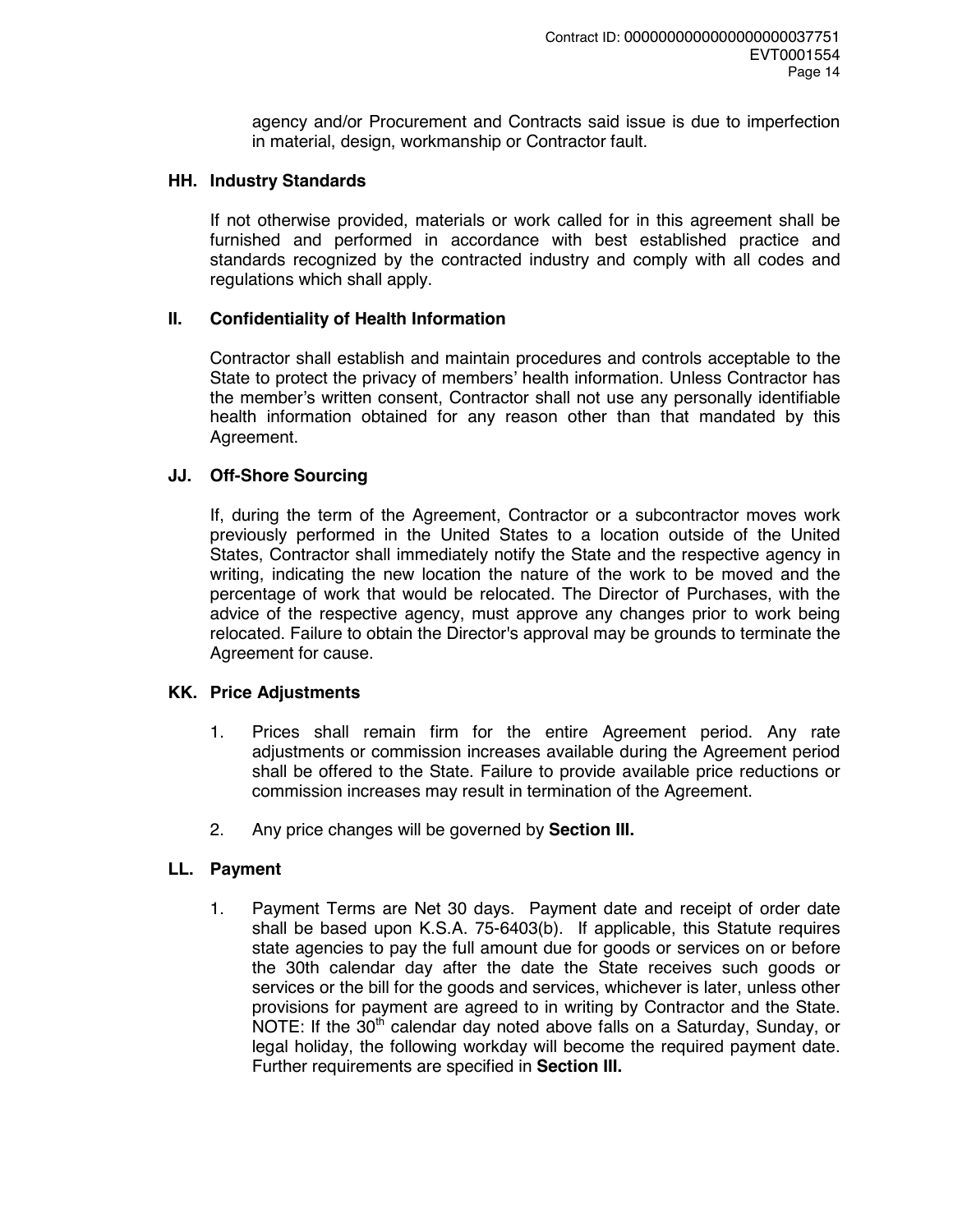2. Payment schedule shall be on a frequency mutually agreed upon by both the State and Contractor and as detailed in **Section III.**

### **MM. Upgrades**

Contractor shall provide upgrades for any software, firmware, or hardware at no cost to the State throughout the life of the Agreement and any renewal term(s).

## **NN. Acceptance**

No contract provision or use of items by the State shall constitute acceptance or relieve Contractor of liability in respect to any expressed or implied warranties.

### **OO. New Materials, Supplies or Equipment**

Unless otherwise specified, all materials, supplies or equipment offered by the Contractor shall be new, unused in any regard and of most current design. All materials, supplies and equipment shall be first class in all respects. Seconds or flawed items will not be acceptable. All materials, supplies or equipment shall be suitable for their intended purpose and, unless otherwise specified, fully assembled and ready for use on delivery.

# **PP. Transition Responsibilities of Contractor**

Upon the expiration or termination of this Agreement, should the State award any succeeding Agreement for Electronic Messaging and Kiosk Services to a vendor other than Contractor, Contractor agrees to cooperate fully and in all respects with the State and the newly contracted vendor in accomplishing an efficient and effective transfer of responsibilities.

#### **QQ. Access to Correctional Facilities; Training of Contractor's Employees; compliance with Applicable Law by Contractor and Any Approved Subcontractor**

- 1. Any civilian employee of Contractor or approved subcontractor shall be subject to an initial and continuing security clearance by the Wardens of the respective Facilities. A security clearance is required before entrance into the security perimeter of the Facilities. Contractor shall submit the names of the civilian employees, together with an authorization for the release of information signed by the employee on forms provided by the State.
- 2. In recognition of the sensitive nature of the Facilities, Contractor agrees that in the event that the Warden of any of the Facilities, in the Warden's discretion, is dissatisfied with any Contractor employee who is employed, whether full time or part time, at that facility, KDOC, acting through the Warden, may deny access of such employee to the Facility. The facility Warden shall give written notice to Contractor of such fact and the reasons therefore, and Contractor shall promptly remove the individual in question form employment at the facility and shall cover with other appropriate personnel until an approved replacement is found. Contractor shall include a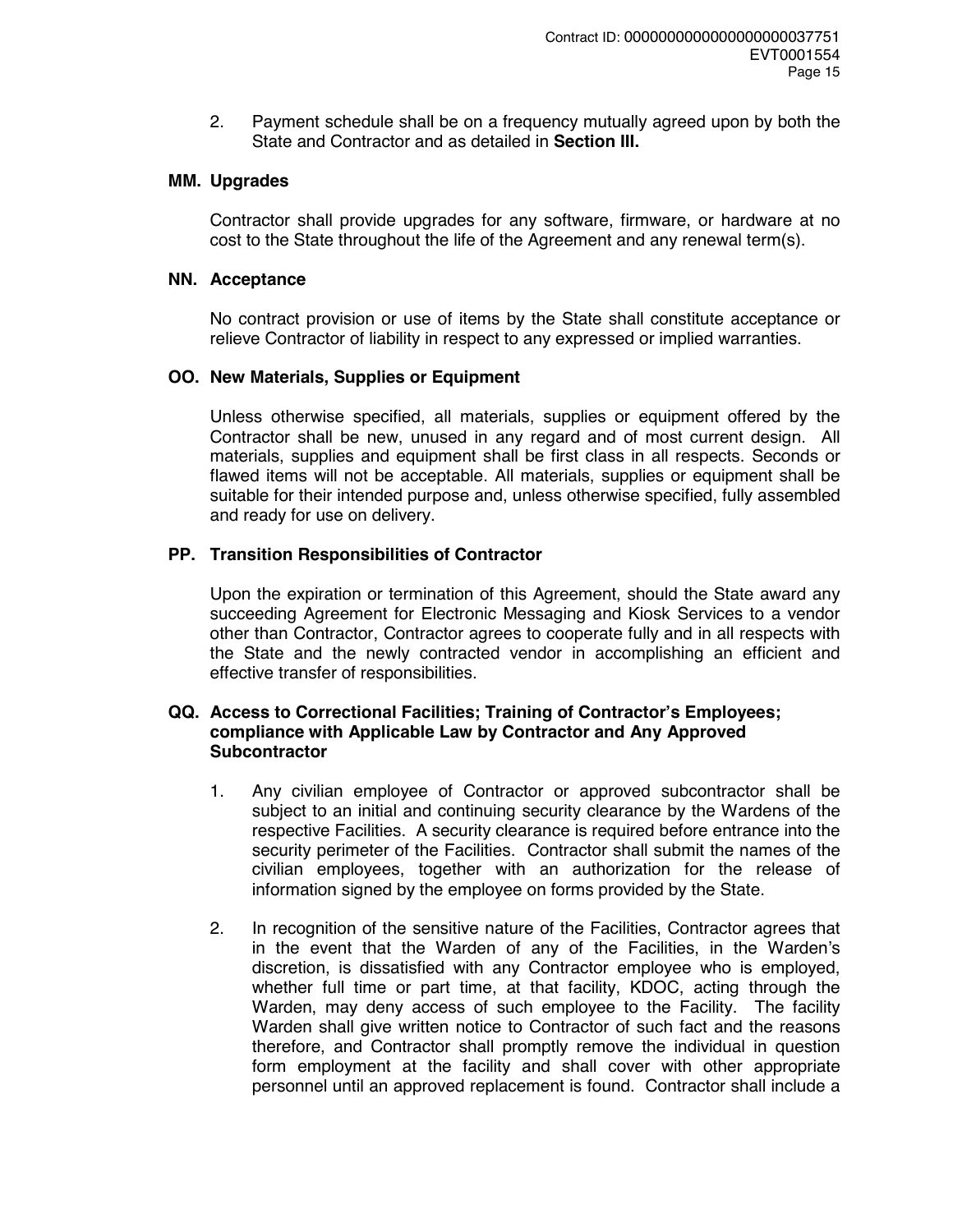provision of like effect in its agreement with any subcontractor providing services on the premises of the Facility.

- 3. All civilian personnel employed by Contractor or any approved subcontractor pursuant to this agreement shall attend an orientation program and annual training designed by the Wardens of the respective Facilities. Contractor's employees shall promptly notify staff at the Facilities of any security problems that come to their attention.
- 4. All personnel of Contractor and any approved subcontractor shall comply with the published and written regulations and policies and procedures of KDOC, with general orders from the Facility, and the laws of the State of Kansas and the United States of America. Contractor's personnel shall adhere to the same standards of personal appearance as are applicable to non-uniformed staff of KDOC. Contractor specifically agrees that its employees will comply with KDOC's policy regarding sexual harassment and discrimination.

# **RR. Resolution of Problems and Disputes**

In the event of an operational problem occurring at one or more of the Facilities, Contractor shall notify the Warden of the particular Facility and KDOC's Telecommunications Manager of such problem. If either party believes the other party has violated the terms of this Agreement, the party having such belief shall notify the other party, in writing, of the alleged violation. The parties shall then meet and confer on the issue within five (5) days of receipt of the written notice.

#### **SS. Captions**

The captions and headings used herein are provided solely for purposes of convenience, and are not intended to limit or define the meaning of the text to which they apply, or to be used in construing or interpreting this Agreement.

# **III. RESPONSIBILITIES OF CONTRACTOR**

#### **A. General Responsibilities**

Contractor shall agree to all terms and conditions set forth in this Agreement, and Contractor shall agree to the specifications, including, but not limited to, the features and functionalities listed in **Attachment A** of this Agreement. If State designates an agent, Contractor shall follow State's direction in working with such Designated Agent.

# **B. Performance Bond**

Within ten (10) days of the execution of this Agreement, Contractor shall furnish KDOC a Performance Bond in the amount of Ten Thousand Dollars (\$10,000.00) which shall be retained during the full term of the Agreement and/or renewal term(s). In the event the State exercises its option to extend the Agreement for an additional term, Contractor shall be required to maintain the validity and enforcement of the Performance Bond for the said period term, pursuant to the provisions of this paragraph, in an amount stipulated at the time of the Agreement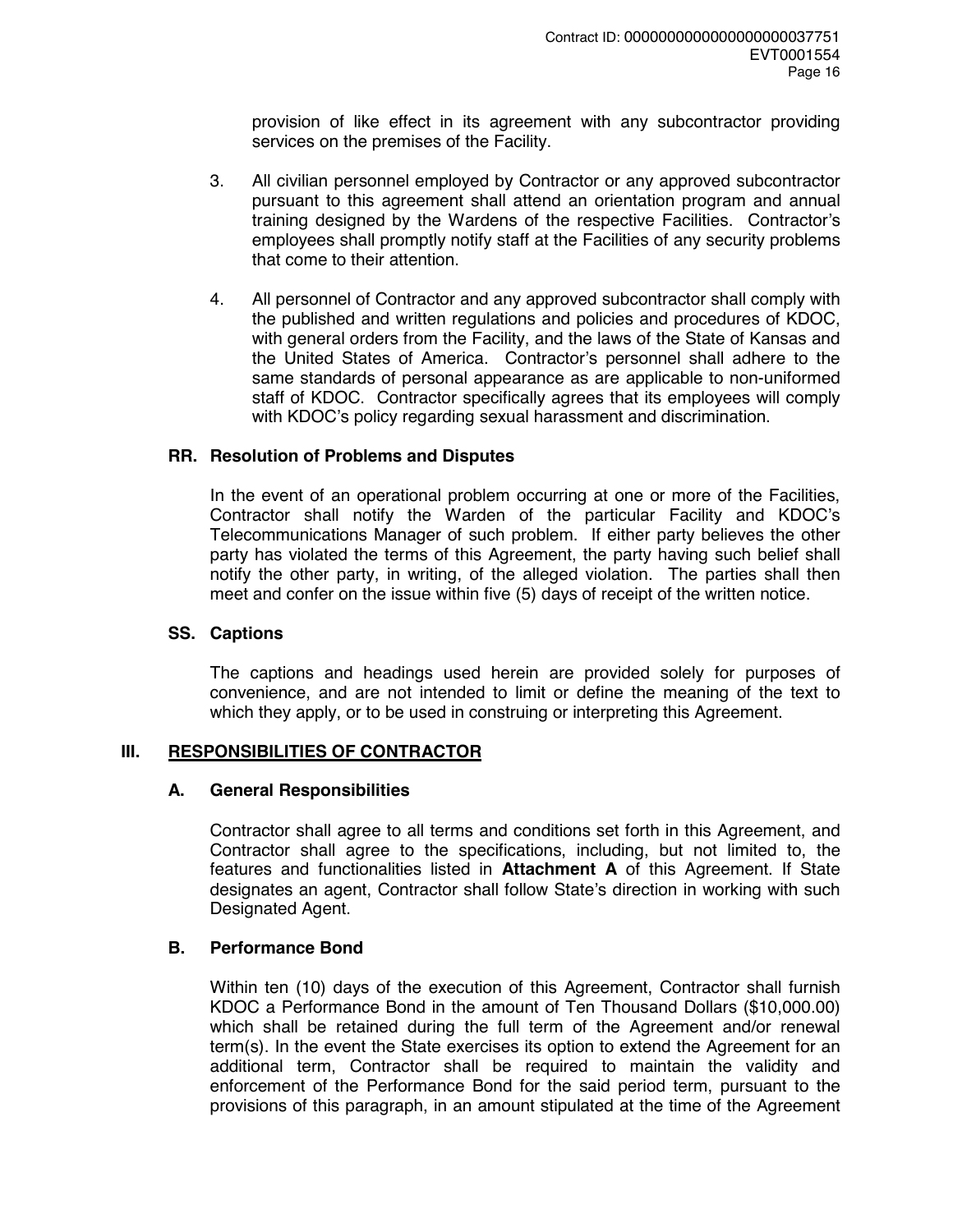renewal.

## **C. Insurance**

- 1. During the period of this Agreement, Contractor, at its own expense, agrees to carry and maintain the following minimum insurance policy of public liability and property damage insurance acceptable to the State, issued by a casualty company authorized to do business in the State of Kansas, in standard form approved by the Board of Insurance commissioners of the State of Kansas and with limits not less than those outlined below. The insurance company should have a Best Rating of no less than A. Coverage provisions should insure the State of Kansas and the public from any loss or damage that may arise to any person or property by reason of services rendered by Contractor.
- 2. Contractor shall provide the State with a thirty (30) day advance written notice of cancellation or material changes in said insurance.
- 3. Annual renewals for the term of this policy should be submitted prior to the expiration date of any policy.
- 4. Contractor shall provide the State a Certificate of Insurance on an original ACORD certificate, evidencing required coverage described below, within ten (10) days after receipt of Notice of Award. Said certificate shall show the State of Kansas as an additional insured and shall include a waiver of subrogation:

# a. **Automobile Liability:**

- Bodily Injury (Each person) \$250,000
- Bodily Injury (Each accident) \$500,000

# b. **General Liability (Including Contractual Liability)**

- Bodily Injury or Death (per person) \$1,000,000/
- Property Damage (per incident resulting in injury or destruction of property) \$100,000
- c. **Excess Liability** 
	- Umbrella Form \$1,000,000

# d. **Workers Compensation** Statutory

- 5. The insurance required shall be on either an occurrence basis or on claims made basis.
- 6. State agrees to provide Contractor with reasonable and timely notice on any claim, demand or cause of action made or brought against State arising out of services rendered by Contractor. Contractor shall have the right to defend any such claim at its sole cost and expense and with its exclusive discretion.
- 7. For any person or contractor with whom Contractor enters into an Agreement to provide the services defined in this RFP, Contractor must: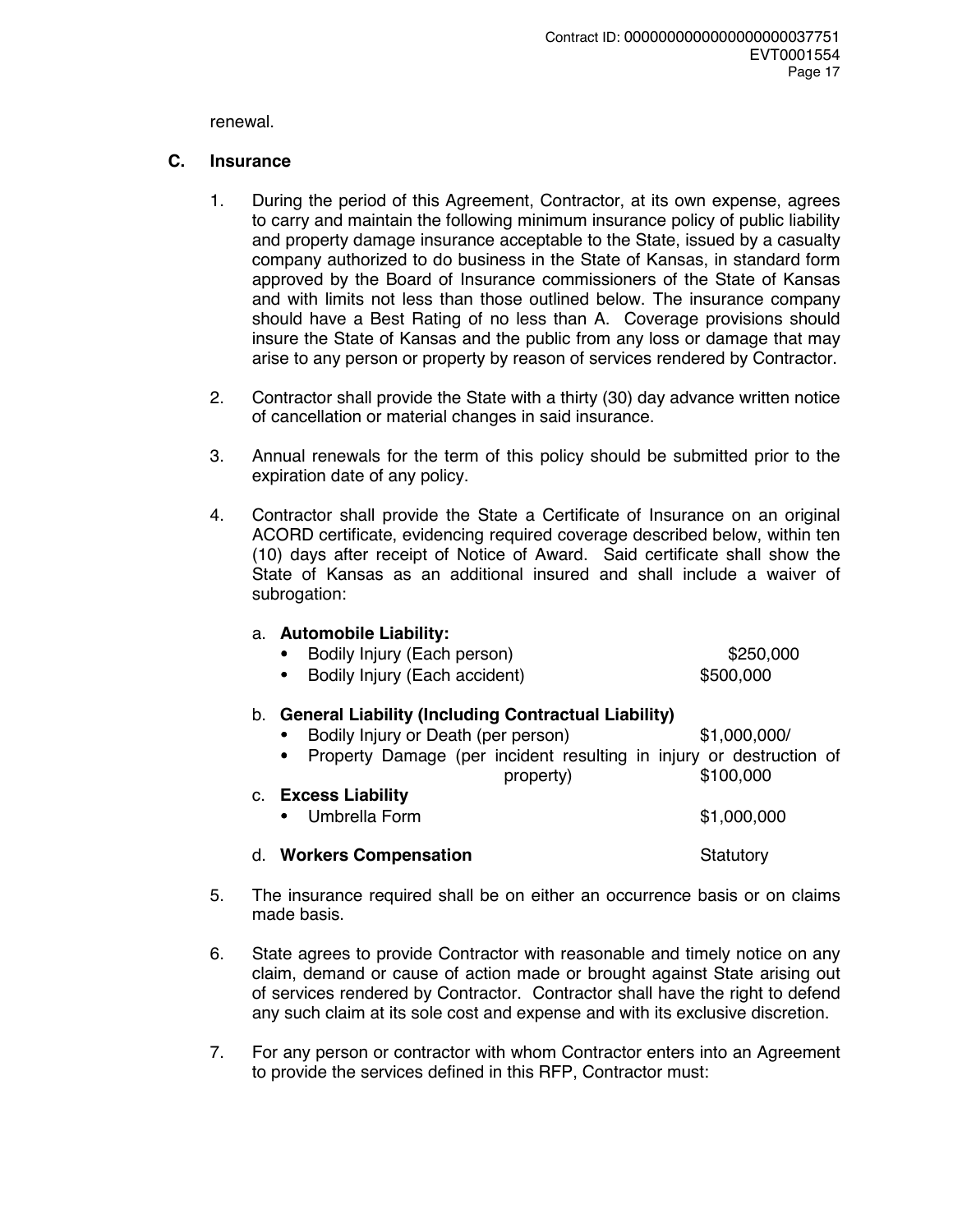- a. Provide a certificate of coverage for all persons providing services on a project, showing coverage is being provided for the duration of the contract. Coverage shall be based on proper reporting of classification codes and payroll amounts and filing of any coverage agreements, which meets the statutory requirements of Kansas Labor Code.
- b. Provide, a new certificate of coverage showing extension of coverage if the coverage period shown on the current certificate of coverage ends during the duration of the project.
- c. Retain all required certificates of coverage on file for the duration of the project and for two years thereafter;
- d. Notify State in writing, within ten (10) days after the contractor knew or should have known, of any change that materially affects the provision of coverage of any person providing services on the project.
- 8. Any subcontracts for the products/services described herein shall include appropriate provisions and contractual obligations to ensure the successful fulfillment of all contractual obligations agreed to by Contractor and the State and to ensure that the State is indemnified, saved, and held harmless from and against any and all claims of damage, loss, and cost (including attorney fees) of any kind related to a subcontractor in those matters described in this Agreement.

# **IV. PAYMENT AND REPORTING**

# **A. Compensation**

- 1. Contractor shall pay KDOC commissions on all Gross Revenue as specified in **Attachment C**. Gross Revenue consists of all compensation, earnings, gain, income, generated revenue, payment, proceeds or receipts paid to or received by Contractor and in any way connected to the provision of service pursuant to this Agreement. Gross Revenue includes, by way of example and not limitation, the following: all transaction fees and/or charges generated by incoming messages and attachments, outgoing messages, printouts of messages and printouts of attachments, additional fees and/or charges added to the total cost of a completed transaction or any other compensation received by Contractor.
- 2. A completed transaction shall be defined as the transfer of funds by the general public to Contractor, receipt of messages/attachments by Contractor's system for processing to the Facility workstations, sending an outgoing message by the inmate to the facility mailroom, request by the inmate via the kiosk for a printout of the message and request by the inmate via the kiosk for a printout of the attachment(s).
- 3. Contractor shall pay commission on each completed transaction before any deductions are made for unbillable transactions, bad debt, rejected messages, rejected attachments rejected printouts, uncollectible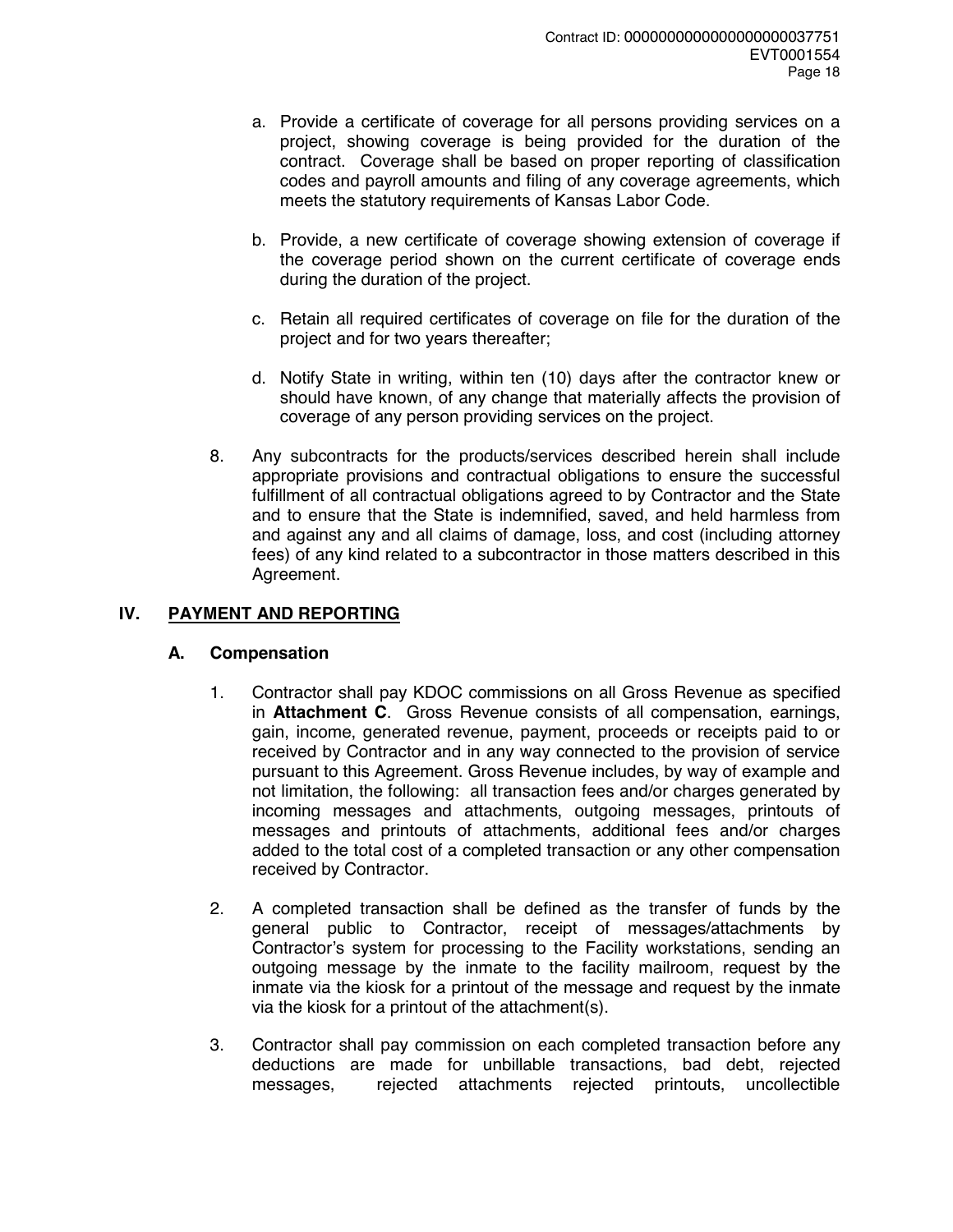transactions, fraudulent transactions, merchant adjustments, or any other Contractor expenses.

- 4. Electronic messages to or from the KDOC staff and the inmate or group of inmates shall not be charged a fee and shall not be included in commissionable transactions.
- 5. Any new or additional fees and/or charges proposed by Contractor must be approved in advance by KDOC. KDOC and Contractor shall mutually agree on the increased commission to KDOC relative to the new or additional fees added to each of the services/applications.
- 6. Any charges/fees charged to the customer without the express written consent of KDOC shall incur a fine of Three Hundred Fifty Dollars (\$350.00) per day from the date the additional charges/fees were first added through the date the charges/fees were discontinued. KDOC and Contractor shall mutually agree on charges to be imposed.
	- a. KDOC shall notify Contractor of any unapproved additional fees and/or charges of which KDOC becomes aware of and shall provide Contractor with an invoice for the total fine due, for which Contractor shall remit payment to KDOC within thirty (30) days.
	- b. Should KDOC and Contractor mutually agree that the charges/fees will be imposed, KDOC and Contractor shall mutually agree on a method for compensation.
	- c. Should KDOC and Contractor mutually agree that the charges/fees are to be discontinued, Contractor shall refund each called party for the unapproved charges/fees from the date the charges/fees were implemented until the date the charges/fees were discontinued.
- 7. Additionally it is expressly understood that KDOC is not responsible in any way, manner or form for any of Contractor's costs, including but not limited to taxes (including sales tax), shipping charges, network charges, insurance, interest, penalties, attorney fees, liquidated damages, licenses, fees, tariffs or other costs related to Contractor's services.
- 8. Any deviation from this process shall automatically cause Contractor to forfeit their Surety Bond as defined in **Section II, Item B.**

# **B. Payment and Reporting**

1. Payments and reports due to KDOC or its Designated Agent hereunder shall be received by KDOC and/or its Designated Agent no later than the  $15<sup>th</sup>$  day of the month following the month of activity. Commission payments shall be sent via wire transfer and transaction detail reports shall be sent via electronic format to KDOC or its Designated Agent. KDOC or its Designated Agent will receive commission payments directly from Contractor.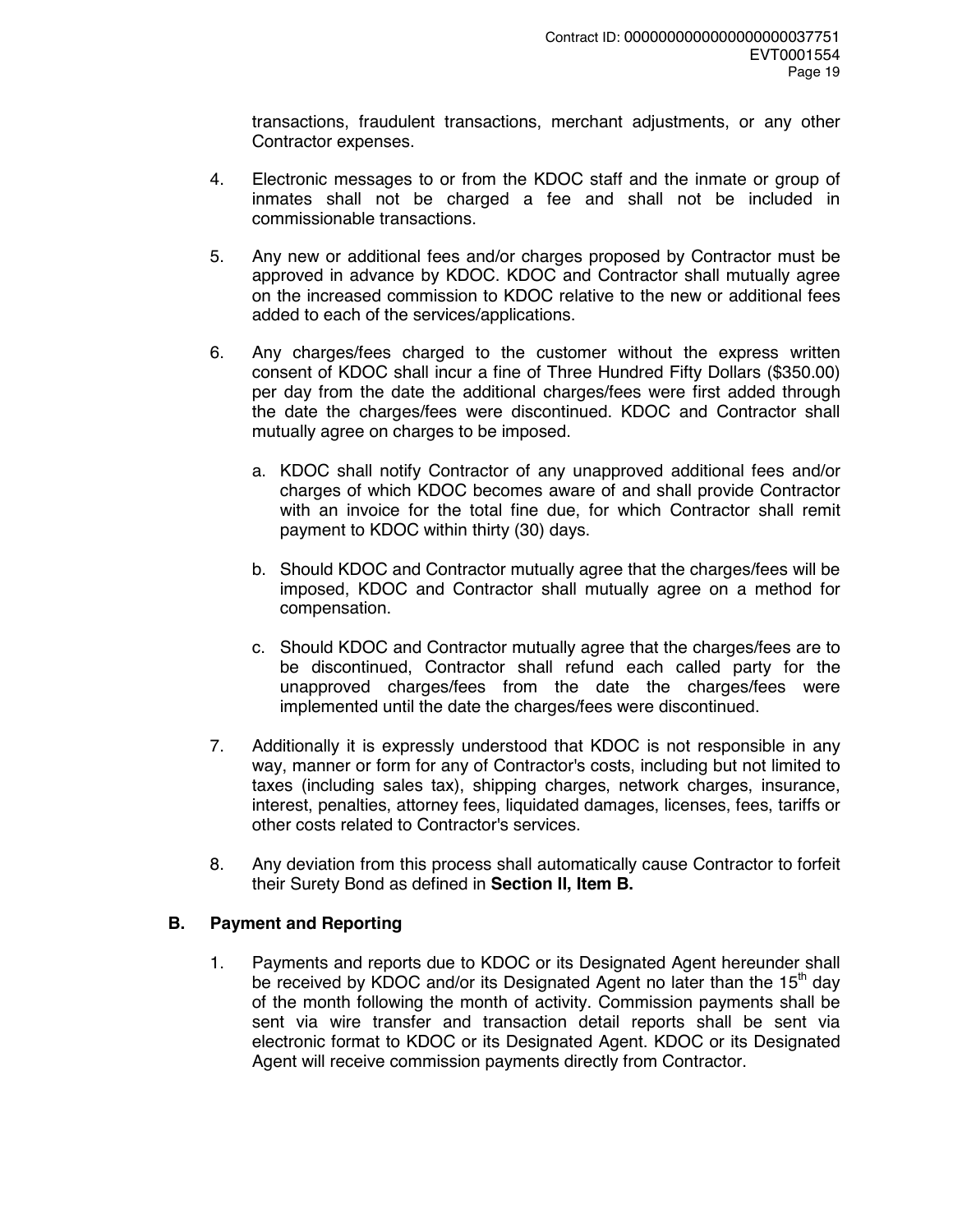- 2. Transaction detail reports shall include a detailed breakdown of the activity for all transaction types, including but not limited to, electronic messages, attachments and message/attachment printouts for each kiosk unit. Transaction detail shall include, at a minimum, each of the following items for each kiosk and/or each transaction type:
	- a. Facility Name;
	- b. Facility Identification Number;
	- c. Facility Street Address, City, State, and Zip Code;
	- d. Kiosk Identifier (where applicable);
	- e. Revenue Reporting Period Dates;
	- f. Gross Revenue Per Transaction Type, Per Inmate, Per Kiosk;
	- g. Commission Rate;
	- h. Total Commission Amount Transaction Type, Per Kiosk Per Inmate; and
	- i. Total Number of Transactions per Transaction Type, Per Kiosk, Per Inmate.
- 3. Commission, invoicing and/or reporting discrepancies must be resolved by Contractor, and to KDOC's reasonable satisfaction, within thirty (30) days of receipt of discrepancy notification from KDOC or its Designated Agent. If not resolved satisfactorily, such discrepancy will be subject to late charges described below and/or the Agreement may be terminated at the sole discretion of KDOC. KDOC further retains the right to pursue any other legal remedies it deems necessary.
- 4. Payments and/or transaction detail reports received by KDOC or its Designated Agent after the due date specified above will be subject to late charges.
	- a. Late charges and/or fines for commission payments shall be equal to 5% per month of the commission due.
	- b. Late charges for transaction detail reporting shall be a fee of Two Hundred Fifty Dollars (\$250.00) per month for each report not received by the  $15<sup>th</sup>$  day of the month following the activity month or for each report that does not contain all of the fields and information identified above.
	- c. Late charges for resolution of an invoicing discrepancy shall be a fee of Twenty Five Dollars (\$25.00) for each day that the discrepancy remains unresolved past the initial thirty (30) day period.
	- d. If the commission payment is late, reporting is late and/or reports do not contain all required fields, late charges and/or fines for all three shall apply.

# **C. Invoicing**

To complete the reporting and commissioning processes as outlined in **Section III, Item B**, Contractor shall, by the 15<sup>th</sup> day of the month following the activity month, submit an inmate transaction fee invoice to KDOC or its Designated Agent for payment by KDOC. The invoice shall contain all transaction fees for inmate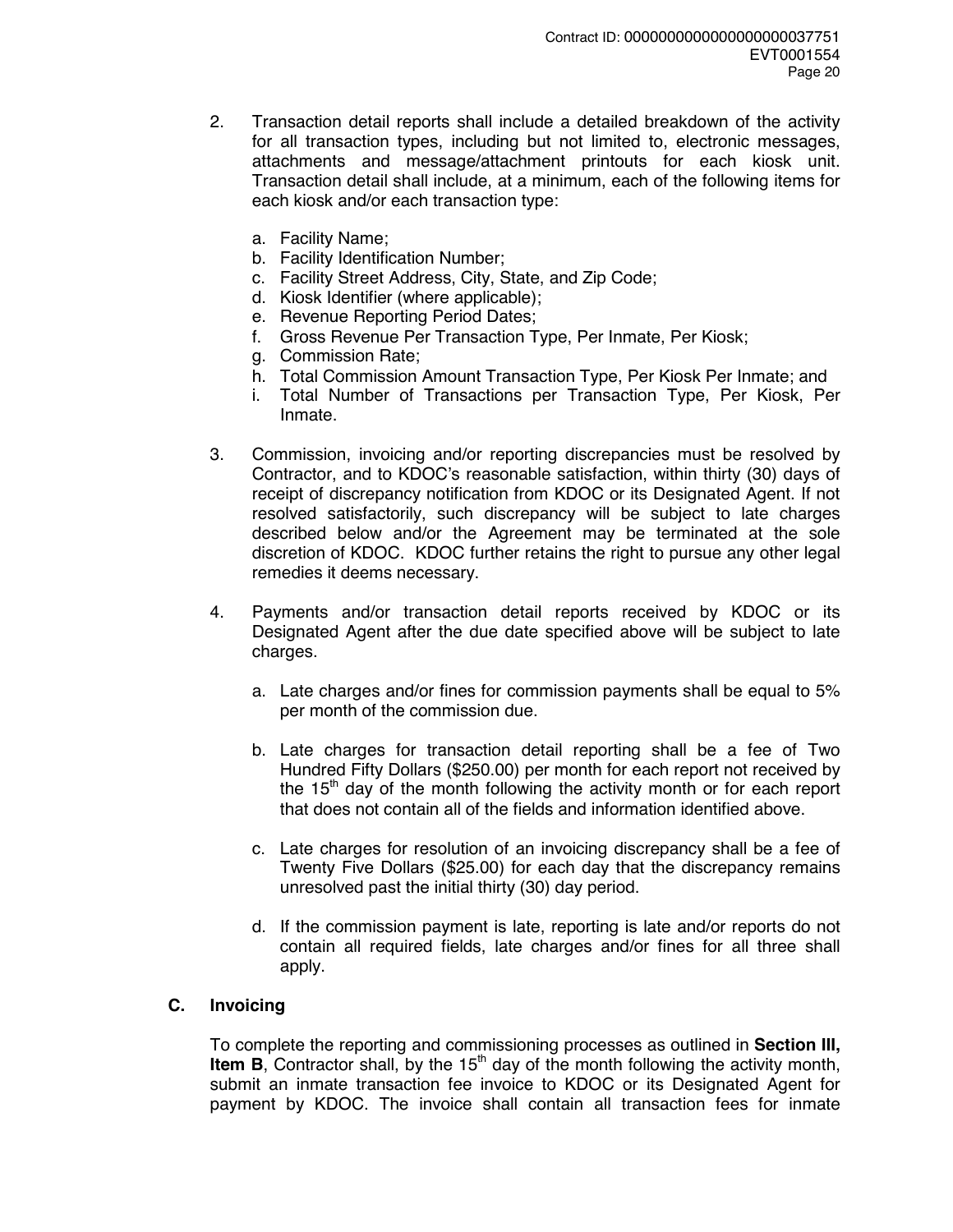messages, printouts of messages and printouts of attachments collected by KDOC from the inmates for the usage associated with Contractor's kiosks at the Facilities for the previous calendar month. The invoice shall be due and payable by KDOC within thirty (30) days of receipt of the invoice. KDOC shall make such payments only from a special transaction fees account established for this purpose, and in no case shall KDOC be independently responsible for payment of transaction fees.

# **D. Reconciliation**

- 1. From the Effective Date of the Agreement and for a period of five (5) years after the termination of the Agreement, with ten (10) business day's written notice, KDOC will have the right to examine and/or reconcile Contractor's information (records, data, compensation records) pertaining to the Agreement. KDOC will have the right to allow a State Agency or outside entity/consultant of KDOC's choice, perform any or all audits and examinations pertaining to the contract.
- 2. KDOC requires Contractor to maintain accurate, complete and reconcilable records, in electronic format, detailing the Gross Revenues from which commissions can be determined.
- 3. All records shall be stored online for a minimum period of three (3) years and stored offline for a minimum period of five (5) years following the expiration of the Agreement.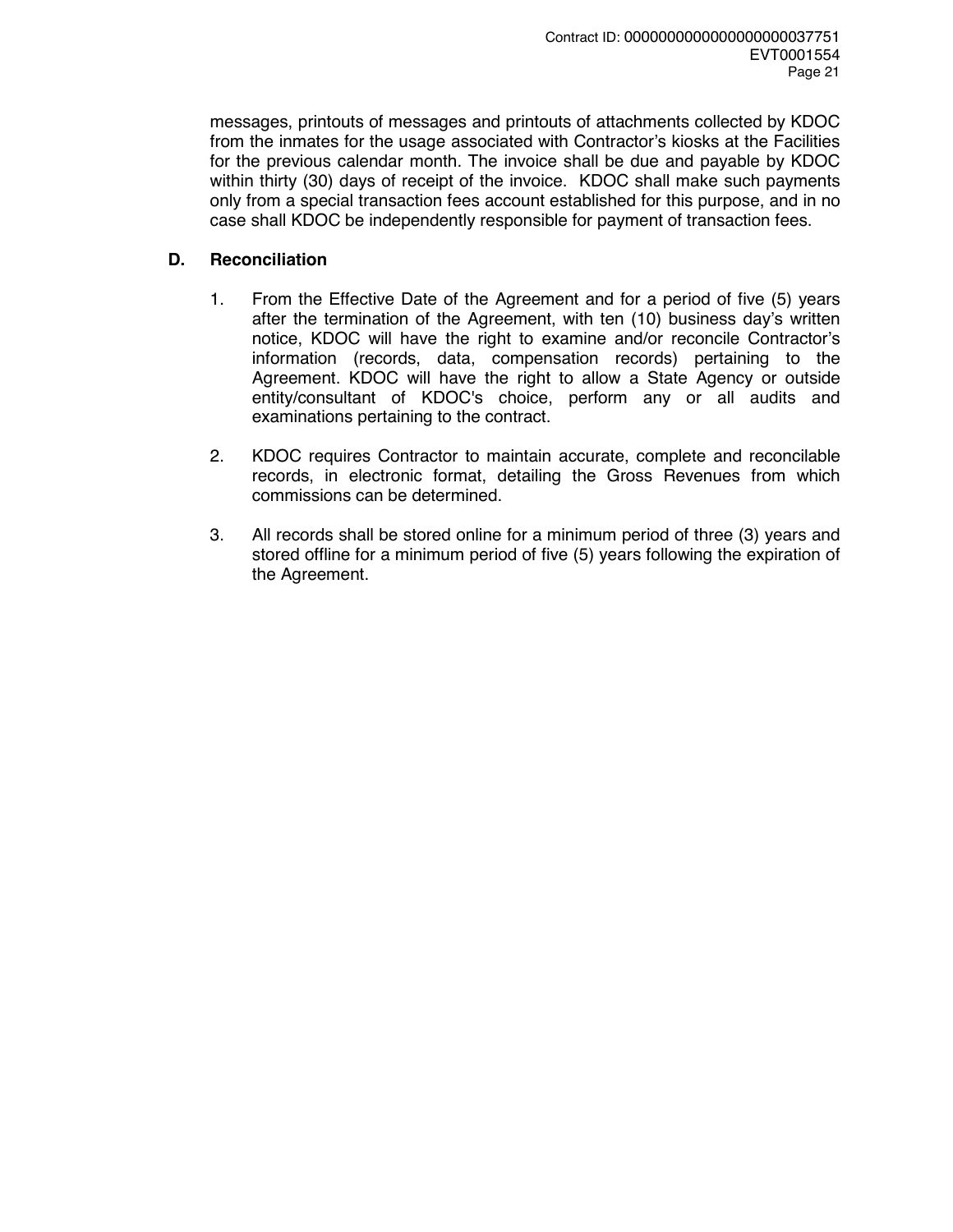# **ATTACHMENT A**

#### **CONTRACTOR RESPONSIBILITIES FOR KIOSK FEATURES AND FUNCTIONALITIES AND RELATED APPLICATIONS**

#### **I. Standards**

Contractor shall provide all services described in this Agreement relative to Electronic Messaging and Kiosk Services in correctional facilities.

#### **II. Installation Requirements**

- **A.** For each installation, Contractor shall submit an implementation plan, which shall include an installation schedule, for each facility. The implementation plan will become a part of the Agreement and must be followed. Initial installations must be completed within seventy five (75) days from the date the State provides written notification that the RFP has been awarded to Contractor and implement the following Applications for Facilities:
	- 1. Trust Account Look-Up;
	- 2. Inbound Electronic Messaging with Attachments;
	- 3. Printouts of Inbound Electronic Messages and Attachments,;
	- 4. Outbound Electronic Messaging;
	- 5. Attachments for Outbound Electronic Messaging (If Implemented by KDOC) and
	- 6. Inmate Debit Telephone Account Purchases.
- **B.** Contractor has begun discussions on implementation of the Electronic Calling List Submissions Application with KDOC and said Application shall be implemented within one hundred and eighty (180) of the execution date of this Contract.
- **C.** At KDOC's discretion, KDOC may implement Contractor's Electronic Grievance Application at any time during this Contract and any renewal terms.
- **D.** If any portion of the installation is not completed within the timeframe allowed in the agreed-upon implementation plan, Contractor may incur liquidated damages in the amount of Five Hundred Dollars (\$500.00) per day for each day beyond the installation date that the installation is incomplete. However, Contractor shall not incur liquidated damages if the cause of the delay is beyond the Contractor's reasonable control.
- **E.** Contractor shall be responsible for providing and installing tamper-resistant and durable kiosk units suitable for a correctional environment. Each kiosk, at a minimum, shall be equipped with a monitor with tempered glass and a built-in keyboard and mouse, at no cost to KDOC. Contractor may install a "soft-kiosk" model at select minimum security locations designated by KDOC and only upon KDOC's request/approval.
- **F.** Contractor shall install the quantity of kiosk units specified in **Attachment B.**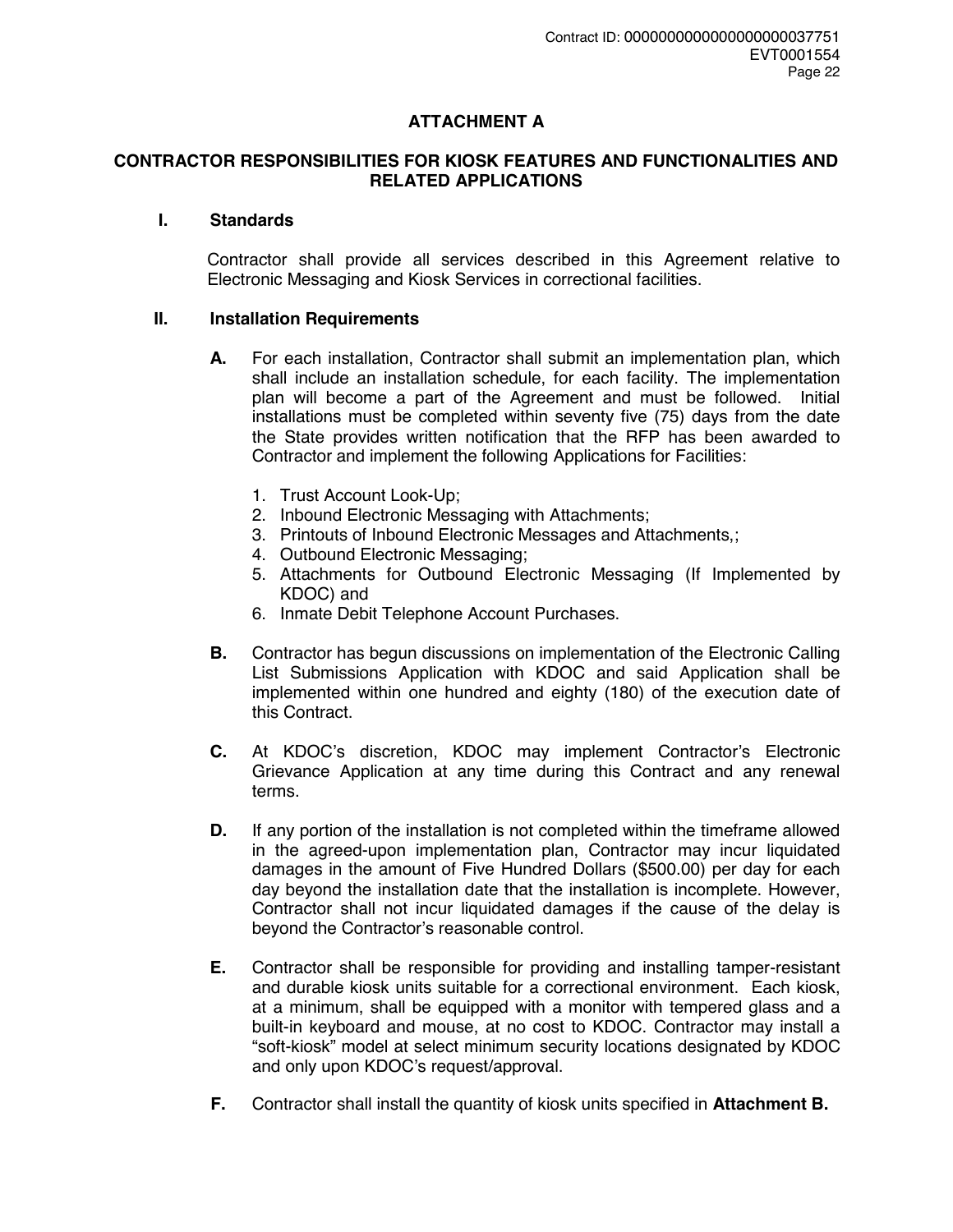- **G.** Contractor shall install, repair and maintain all Contractor provided equipment at no cost to KDOC. All Contractor provided equipment, installation, maintenance, and repair costs as well as costs or losses due to normal wear and tear and/or vandalism shall be the total responsibility of the Contractor.
- **H.** Contractor shall install kiosk units throughout each Facility to ensure an inmate to kiosk ratio of seventy (70) inmates to every one kiosk.
- **I.** Contractor agrees to obtain KDOC's written permission before proceeding with any work that requires cutting into or through beams, concrete or tile floors, partitions or ceilings, or any work that may impair fireproofing or moisture proofing, or potentially cause any structural damage.
- **J.** KDOC agrees to assist Contractor with the file integration, network set-up, banking integration and provide Contractor with physical access to the Facilities so that Contractor can install and implement the Applications within the Implementation Period.
- **K.** KDOC agrees to allow Contractor the use of KDOC's Existing Wiring available at the Facilities. Existing Wiring shall include all data connectivity from the data ports to the Contractor's servers including all switches and required power. Contractor shall be responsible for installing new and additional network circuits at no cost to KDOC, as determined necessary, to support the provision of the outlined services/applications. Should KDOC be required to purchase additional bandwidth to support Contractor's Applications, Contractor shall be responsible for reimbursing KDOC.
	- 1. KDOC will submit an invoice to Contractor. Payment of the invoice shall be made to KDOC within thirty (30) days of Contractor's receipt of the invoice.
- **L.** Ownership of any wiring or conduit placed at the Facilities by Contractor becomes KDOC's property upon the termination and/or expiration of the Agreement.
- **M.** Contractor agrees that if any cabling work is required, all new cables shall be used and marked clearly and legibly at both ends and must meet all applicable EIA/TIA wiring standards for commercial buildings.
- **N.** Contractor, upon receipt of written approval from KDOC, may be allowed to use inmate labor to assist with any cabling/wiring installation; however, Contractor shall be responsible for utilizing its own crews for the kiosks and other hardware equipment. Further Contractor agrees to follow KDOC policy and procedures in utilizing inmate labor.
- **O.** Installation of all equipment shall be accomplished during normal business hours at each Facility or as directed by the individual Facility's Warden.
- **P.** Contractor shall clean and remove all debris and packaging material resulting from work performed.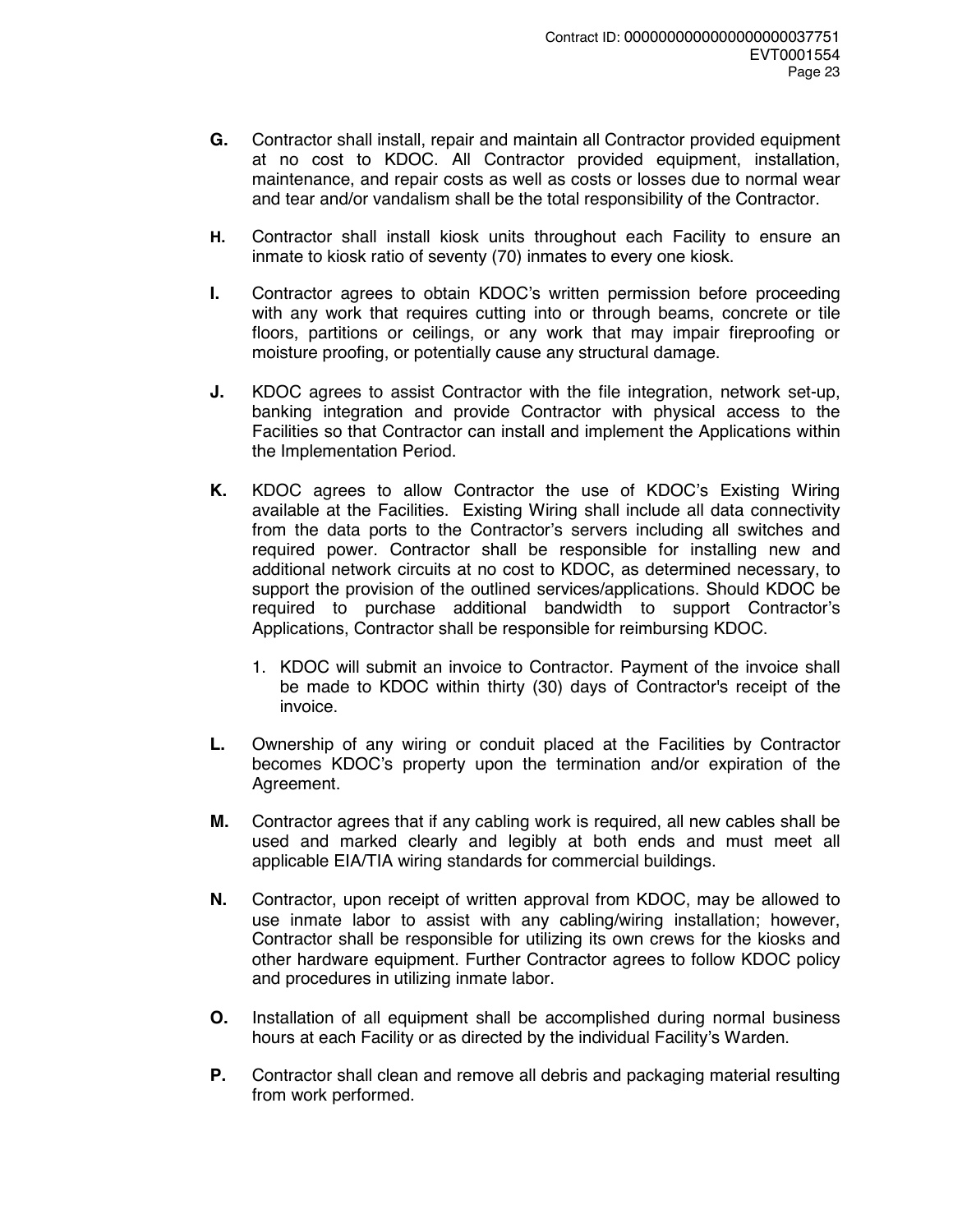- **Q.** Contractor shall restore to original condition any damage to KDOC's property caused by maintenance or installation by personnel associated with Contractor, including repairs to walls, floors, ceilings, etc., reasonable wear and tear excepted.
- **R.** Upon the completion of the initial installation and ongoing installations, Contractor must provide KDOC with a list of all serial numbers and identifiers for each installed kiosk.
- **S.** At no cost to KDOC, Contractor shall install additional kiosks and necessary bandwidth as needed, within thirty (30) days of request. This includes newly constructed or expanded Facilities. If Contractor does not have kiosks in stock to meet the thirty (30) day due date, Contractor shall request an extension for approval by KDOC; the extended installation date shall not exceed ninety (90) days from the initial request date.
	- 1. If the installation is not completed within thirty (30) days, Contractor may incur liquidated damages in the amount of Five Hundred Dollars (\$500.00) per day for each day beyond the installation date that the installation is incomplete. However, Contractor shall not incur liquidated damages if the cause of the delay is beyond the Contractor's reasonable control.
	- 2. Should Contractor incur liquidated damages, KDOC will invoice Contractor. Payment of the invoice shall be made to KDOC within thirty (30) days of Contractor's receipt of the invoice.
	- 3. KDOC, at its sole discretion, may waive liquidated damages.

# **III. Transition**

- **A.** Upon expiration, termination, or cancellation of the Agreement, Contractor shall accept the direction of KDOC to ensure electronic messaging and all kiosk services outlined in this Agreement are smoothly transitioned. At a minimum, the following shall apply:
	- 1. Contractor acknowledges that the messages, documentation, reports, data, etc., contained in the Applications are the property of KDOC. KDOC acknowledges the kiosk hardware and software are the property of Contractor.
	- 2. At no cost to KDOC, Contractor shall supply the requested number of workstation(s) as specified in **Attachment B** which shall become the property of KDOC after expiration, cancellation or termination of the Agreement to allow KDOC access to all messages, documentation, reports, data, etc. contained in the kiosk application.
	- 3. Contractor shall discontinue providing service or accepting new assignments under the terms of this Agreement, on the date specified by KDOC. Contractor agrees to continue providing all services in accordance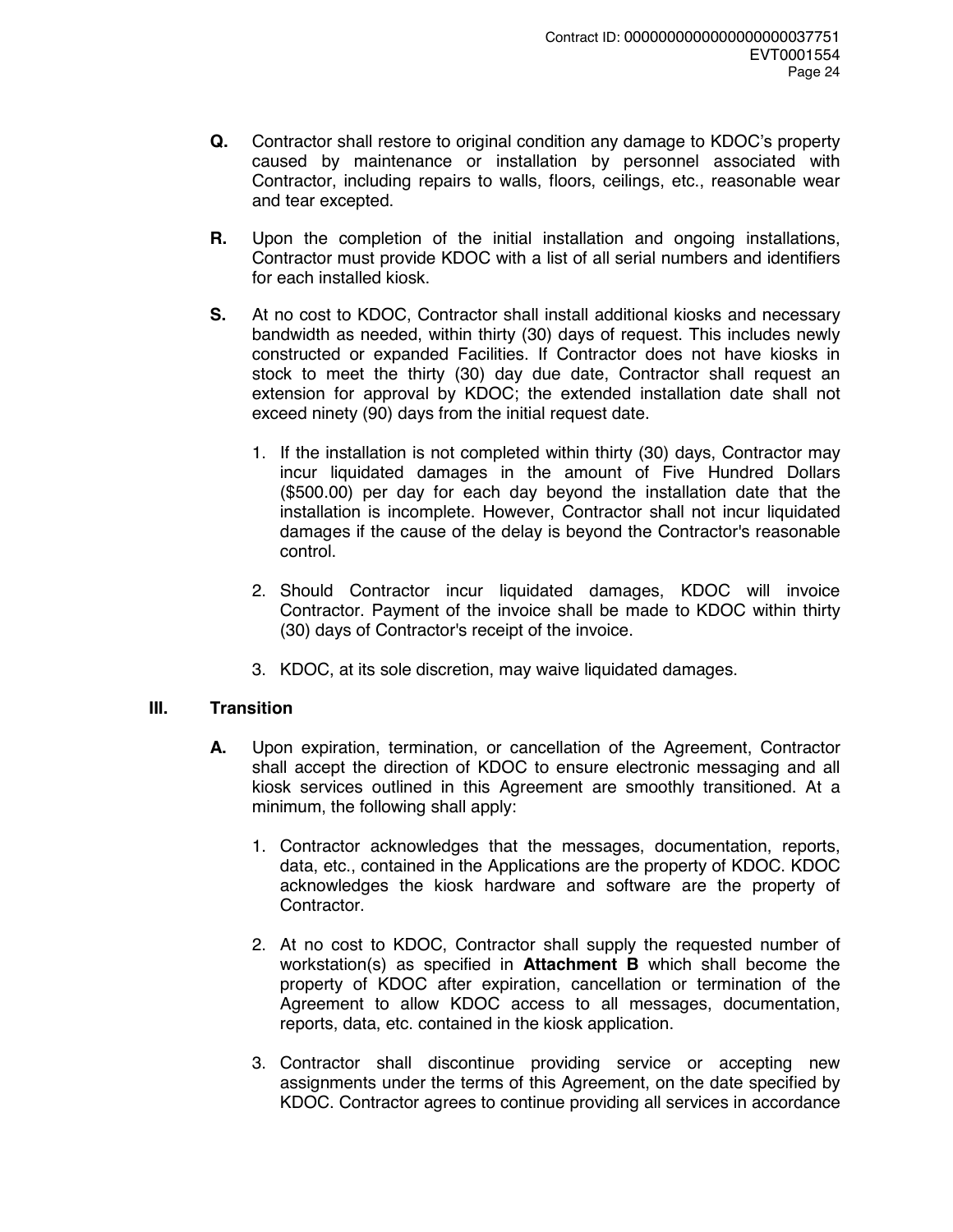with the terms and conditions, requirements and specifications of the Agreement for a period not to exceed 90 calendar days after the expiration, termination or cancellation date. Commissions shall be due and payable by Contractor to KDOC at the rate provided in the Agreement until kiosk services are no longer handled by Contractor.

**B.** Contractor agrees to remove its equipment at the conclusion of this Agreement in a manner that shall allow the reuse of wiring/cabling associated with the kiosk services

# **IV. Kiosk and User Application Specifications**

- **A.** The kiosks shall be configured to only allow inmates access to the Applications approved by KDOC. Additional applications shall be mutually agreed upon by KDOC and Contractor. Inmates shall be prohibited from having any access to the internet or any external applications. The kiosks must communicate with preapproved applications and servers only.
- **B.** The kiosks shall not compromise KDOC's local area network or security. The kiosks are to be placed on a virtual or separate network with port locks and firewall rules in place.
- **C.** Each kiosk unit shall include a card reader mechanism to allow for the inmate's ID card to be swiped for verification of the inmate's identity. Contractor's system shall be capable of auto-generating a unique password for each inmate upon initial registration to be used in conjunction with the inmate's ID card.
	- 1. Should the security of the kiosks be compromised, Contractor shall incur a fine of Three Hundred Fifty (\$350.00) per day from the date Contractor is notified by KDOC or its Designated Agent until the security of the kiosks has been resolved to the satisfaction of KDOC. KDOC will submit an invoice to Contractor. Payment of the invoice shall be made to KDOC within thirty (30) days of Contractor's receipt of the invoice.
- **D.** The kiosks shall be configurable relative to the number of login sessions per inmate, per kiosk or group of kiosks. The duration for each session shall be configurable and shall be designated by KDOC.
- **E.** The kiosks shall be configurable relative to the number of login sessions per day.
- **F.** The kiosks shall be configurable relative to discontinuing an inmate's session due to inactivity during and after login while utilizing the Application. The inactivity length shall be determined by KDOC.
- **G.** The kiosks shall be configured with an automatic schedule dictating the time of day the kiosks are available for use. The schedule shall be configurable per kiosk or group of kiosks.
- **H.** The kiosks shall have the capability to allow incoming and outgoing electronic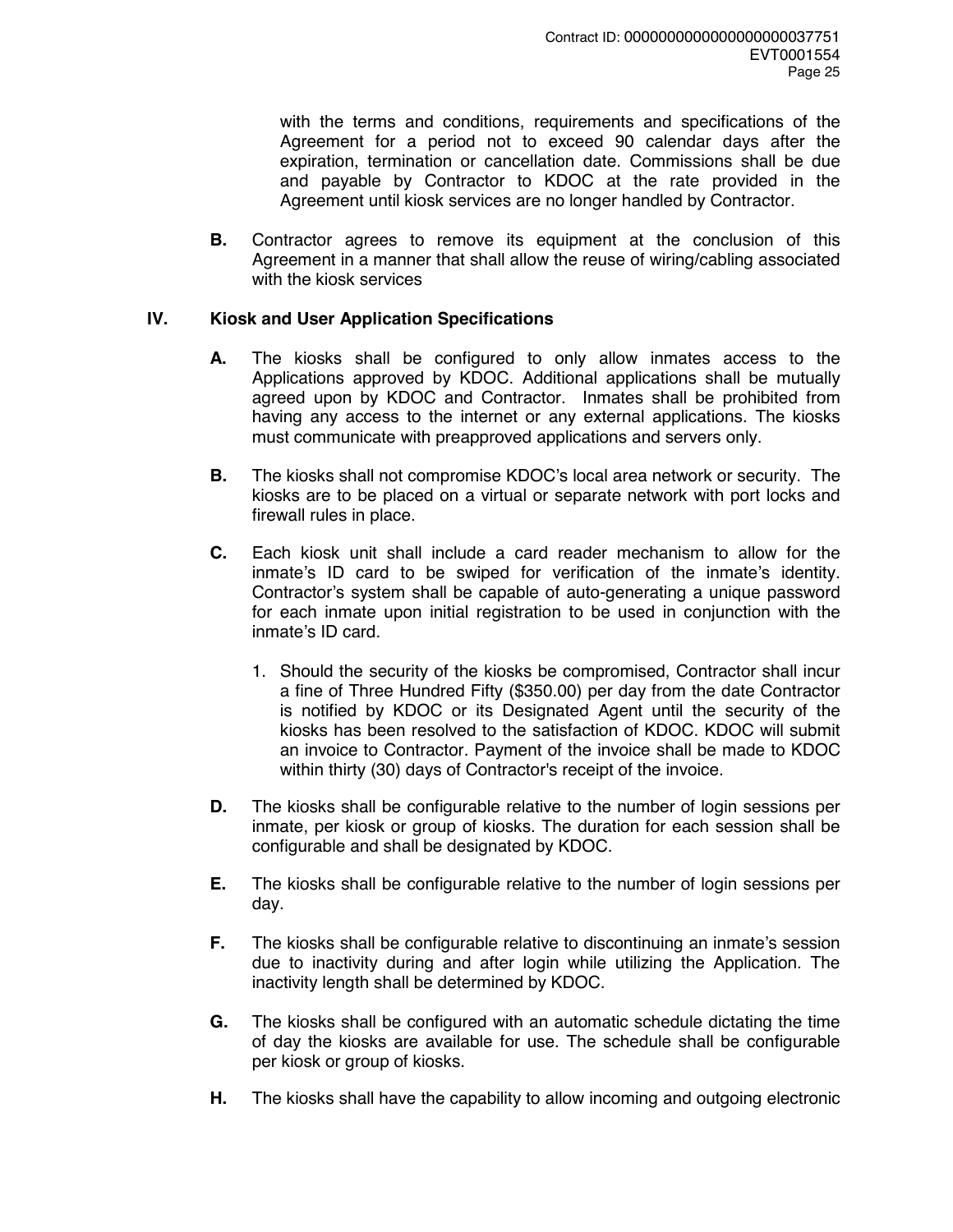messaging.

- 1. Electronic messages shall be limited to 5,000 characters.
- 2. Inbound electronic messages from the general public (party) may include attachments. The file size per attachment shall not exceed one (1) megabyte (MB). Each electronic message shall be limited to a maximum of five (5) attachments.
- 3. The party sending an inmate an electronic message may be provided the opportunity to prepay for the inmate's response to the electronic message being sent.
- 4. Inmates may request a printout of an electronic message or an attachment via the kiosk and while logged into his/her individual account. Inmates shall not incur a cost for viewing an electronic message or attachment.
	- a. Electronic messages and/or attachment prints shall be processed through the Facility's mailroom, following KDOC's processes and procedures for regular mail received by the Facility.
	- b. Each electronic message and/or attachment print, at a minimum, shall include the inmate's first and last name, current housing unit, and the inmate's identification number.
- 5. Inbound electronic message attachments shall have the capability to include a thirty (30) second video message.
- 6. Transaction fees charged to the party or to the inmate for each electronic message and video message are identified in **Attachment C**.
- 7. Inmates shall be allowed to send an electronic invitation to a party from the kiosks requesting electronic communication with the party. To submit the invitation, the inmate must be required to include the full email address of the party.
	- a. Invitations shall not contain any personal messages and shall be in a generic format from the named inmate.
	- b. The invitation shall clearly state that it is from a correctional facility and provide instructions on how the recipient may refuse the invitation and how to notify KDOC if they do not wish to receive invitations from inmates in KDOC facilities.
	- c. Invitations shall not be sent to any given email address more than twice.
	- d. Contractor's system shall have the capability to globally block invitations by domain (ex: .gov).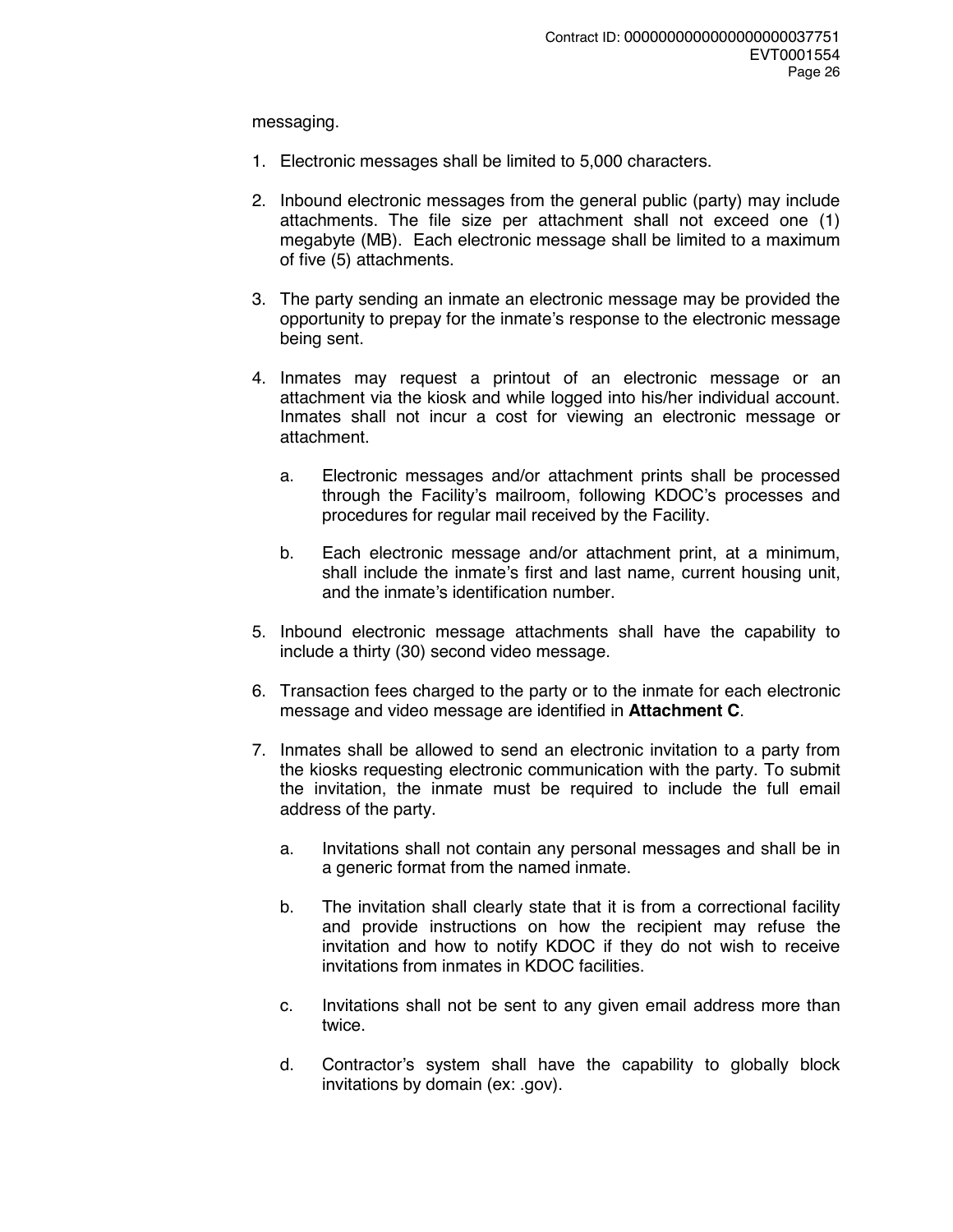- e. Contractor's system shall have the capability to block specific email addresses from receiving an invitation from all KDOC inmates.
- 8. Inmates shall be limited to responding to received electronic messages and writing new electronic messages only to a party from which an inmate has previously received an electronic message or from a party which accepted an invitation from an inmate.
- 9. Inmates shall be prohibited from initiating an electronic message to a party from which the inmate has never received an electronic message.
- 10. The kiosks shall allow for electronic messages to be sent from the KDOC staff to the inmates or a group of inmates as designated by KDOC. Groups shall be configurable ranging from inmates in a particular cell house or living unit, a specific security perimeter of a Facility, an individual Facility or selection of Facilities, or all inmates within KDOC Facilities. Kiosks shall be capable of allowing inmates to initiate an electronic message or reply/respond to the KDOC staff electronic messages via the kiosks. Kiosks shall allow the inmate to staff messaging capability to be disabled by KDOC approved users on an individual basis without impacting an inmate's ability to correspond with family/friends. All electronic messages between inmates and KDOC staff shall be at no cost to the inmate or KDOC.
- 11. The kiosks shall allow inmates at the Facilities to retain an inbox of received electronic messages. The inbox limit for read and unread electronic messages shall be configurable and designated by KDOC. Upon an inmate's release or transfer out of KDOC custody, the inmate's account must be deactivated. However, the inmate's activity and data shall be stored for a minimum of one year after deactivation to allow for monitoring and administration by KDOC.
- 12. The kiosks shall allow inmates at the Facilities to retain a draft folder of electronic messages. KDOC shall have access to view an inmate's draft folder.
- 13. Contractor shall provide a chart of all transaction fees and post by each kiosk or group of kiosks.
- **I.** KDOC will supply Contractor a daily file with inmate housing location four (4) times a day.
- **J.** Kiosks shall be capable of restricting access to inmates based on housing location.
- **K.** Kiosks shall be capable of restricting/suspending an inmate's access for a period of time as designated by KDOC.
- **L.** Contractor shall work with the current contracted inmate telephone provider to allow inmates to request debit telephone purchases using Contractor's kiosk application.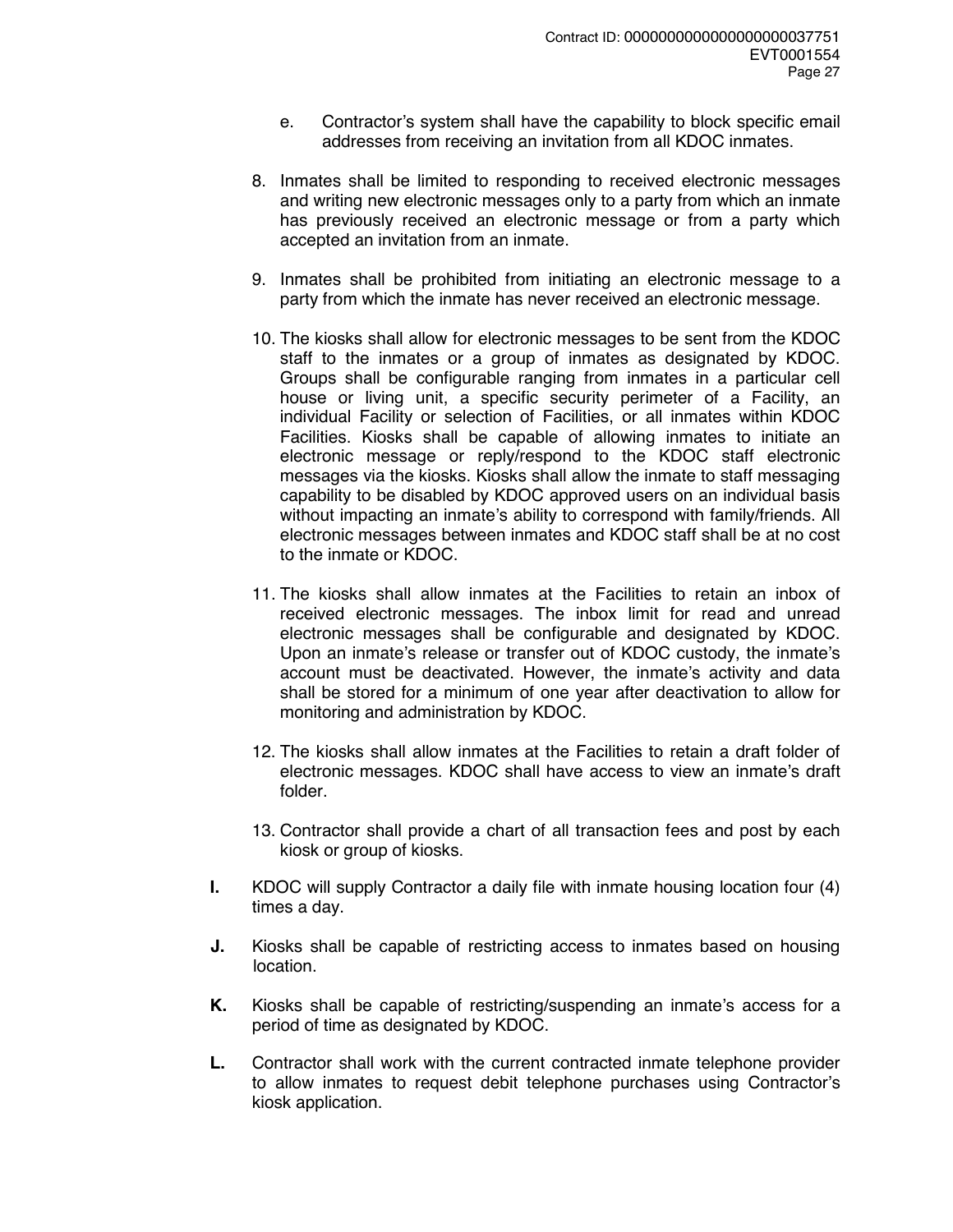- 1. Contractor shall send a file each business day to KDOC to validate funds in the inmate trust accounts. KDOC will validate the purchases and send a return file to Contractor containing validated purchases. Contractor shall send the inmate notification if the purchase was not validated. Contractor shall then send the file each business day to the inmate telephone provider with the inmate debit purchases. It is the Contractor's responsibility to create and establish a business relationship and necessary integration. KDOC shall not be responsible for paying any amounts associated with the required integration.
- **M.** Contractor shall provide a method for inmates to submit a telephone calling list through Contractor's kiosk application at no cost to KDOC and as directed by KDOC.
	- 1. Contractor's kiosk application shall allow an inmate to view their current calling list via the kiosk application.
	- 2. Contractor's application shall allow an inmate to submit an initial calling list as well as make changes to an existing calling list.
	- 3. Contractor's application shall have the capability to allow designated users to approve the calling lists. Once calling lists are approved, Contractor shall submit the calling lists to the inmate telephone provider to be posted.
- **N.** Contractor shall interface with KDOC's banking system for the purpose of validating inmate account balances, at no cost to KDOC.
- **O.** The kiosk, upon each login, shall provide the inmate with an option to obtain his/her account balance. KDOC will provide Contractor a direct link to the KDOC banking application allowing inmates access to their trust account using Contractor's kiosk application.
- **P.** If an inmate does not have sufficient funds to process a transaction, the kiosk shall provide the inmate with a decline message stating there are insufficient funds in the account to process a transaction.

# **V. Monitoring and Administration of Kiosks and Featured Applications**

- **A.** Contractor shall provide KDOC and its Designated Agents with remote access to its centralized system for the purpose of administering, monitoring, overseeing and reviewing transactions associated with the applications/services provided by Contractor. Access levels per user shall be configurable at the direction of KDOC. Remote access shall be provided by Contractor at no cost to KDOC or its Designated Agents.
- **B.** Contractor shall provide and install the number of workstations and color printers specified in **Attachment B** for each Facility mailroom. Contractor shall be responsible for providing the supply of paper and toner at no cost to KDOC throughout the life of the Agreement and any renewal term(s).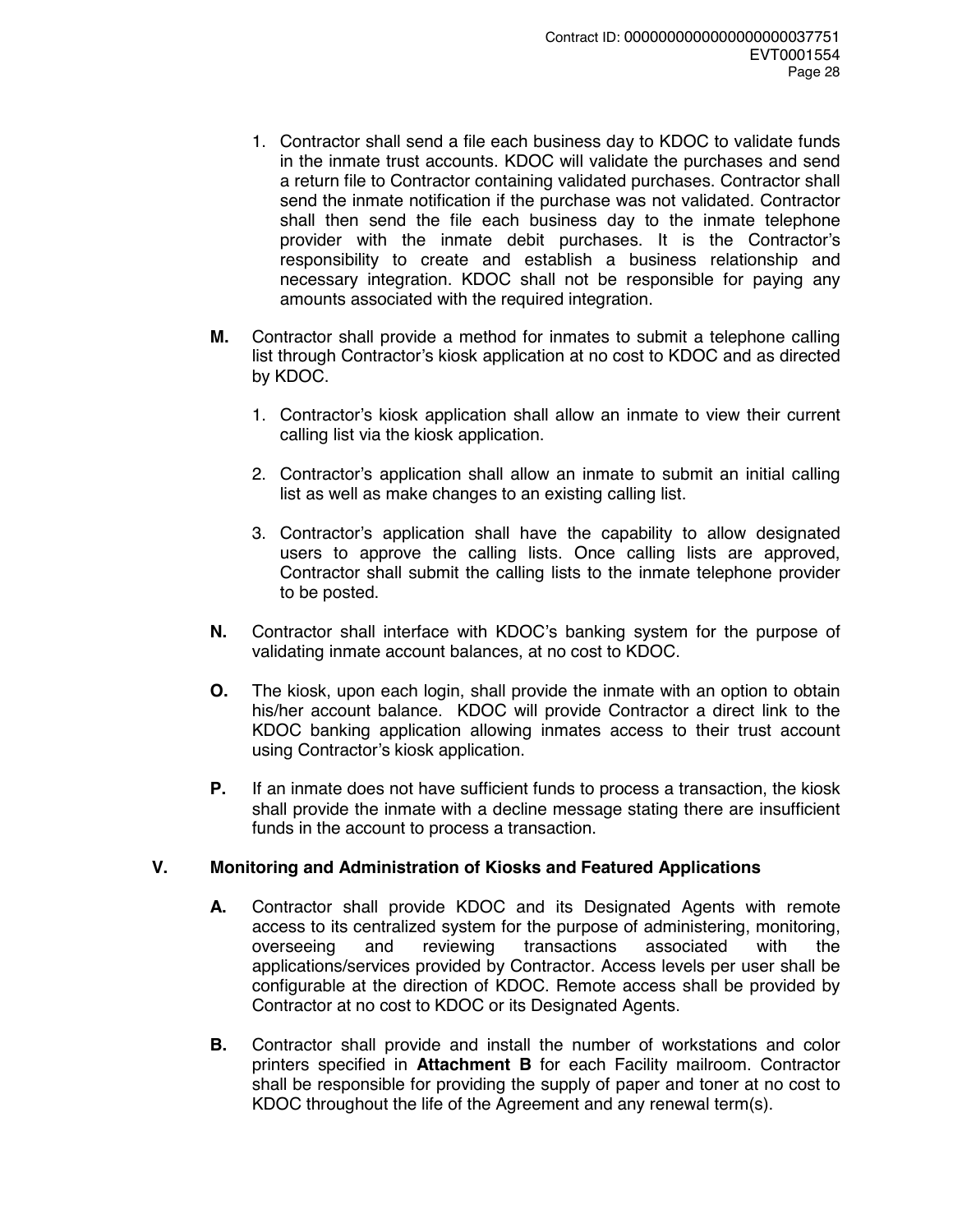- **C.** Access to Contractor's system shall require the use of a username and password. The access levels shall be designated by KDOC and/or its Designated Agent.
- **D.** The kiosk shall have the capability to record all activity of the user in an auditable format which may be tracked through Contractor's system.
- **E.** Kiosk shall be capable of taking a photo of the inmate utilizing the kiosk, minimally at the beginning of the session and preferably at subsequent times throughout the session.
- **F.** During the life of the Agreement and any extensions, Contractor shall store all messages, reports and data indefinitely. Contractor shall store all messages, reports and data online for a period of six (6) months and offline for a period of five (5) years beyond the last date of service under this Agreement and any extensions. Archived and/or offline messages, reports and data shall be retrieved and provided by Contractor to KDOC within two (2) business days upon receipt of the requested messages, reports and/or data.
- **G.** Each incoming and each outgoing message and/or attachment shall be routed by Contractor's system to the Facility's mailroom workstation(s) for review and approval in accordance with KDOC's censorship's rules and regulations. Contractor shall ensure no messages can be viewed by the inmates prior to approval by KDOC and/or the mailroom staff. Contractors system shall identify or group electronic messages based on the status of the messages i.e. awaiting approval from KDOC, released to inmates, censored, etc. in order for staff to easily identify messages that require further attention.
- **H.** Should KDOC reject a message and/or an attachment, Contractor's system shall transmit a notification message to the party initiating the message and/or attachment and to the inmate in which the electronic message was addressed indicating that the message and/or attachment has not been approved for delivery as well as the reason for which the message and/or attachment was not approved.
	- 1. Contractor's system shall allow users to select the reason for censoring the electronic message or attachments using a drop down box. Censoring reasons shall be specified by KDOC.
- **I.** Contractor's system shall have the capability for KDOC and its Designated Agents to view all stored passwords for inmate kiosks accounts as well as the capability to reset an individual password.
- **J.** Contractor's system shall have the capability for KDOC and its Designated Agents to allow KDOC to query all messages, attachments and data stored for the Facilities.
- **K.** Contractor's system shall have the capability to alert KDOC personnel of specific activity based on pre-set criteria in Contractor's system, through email.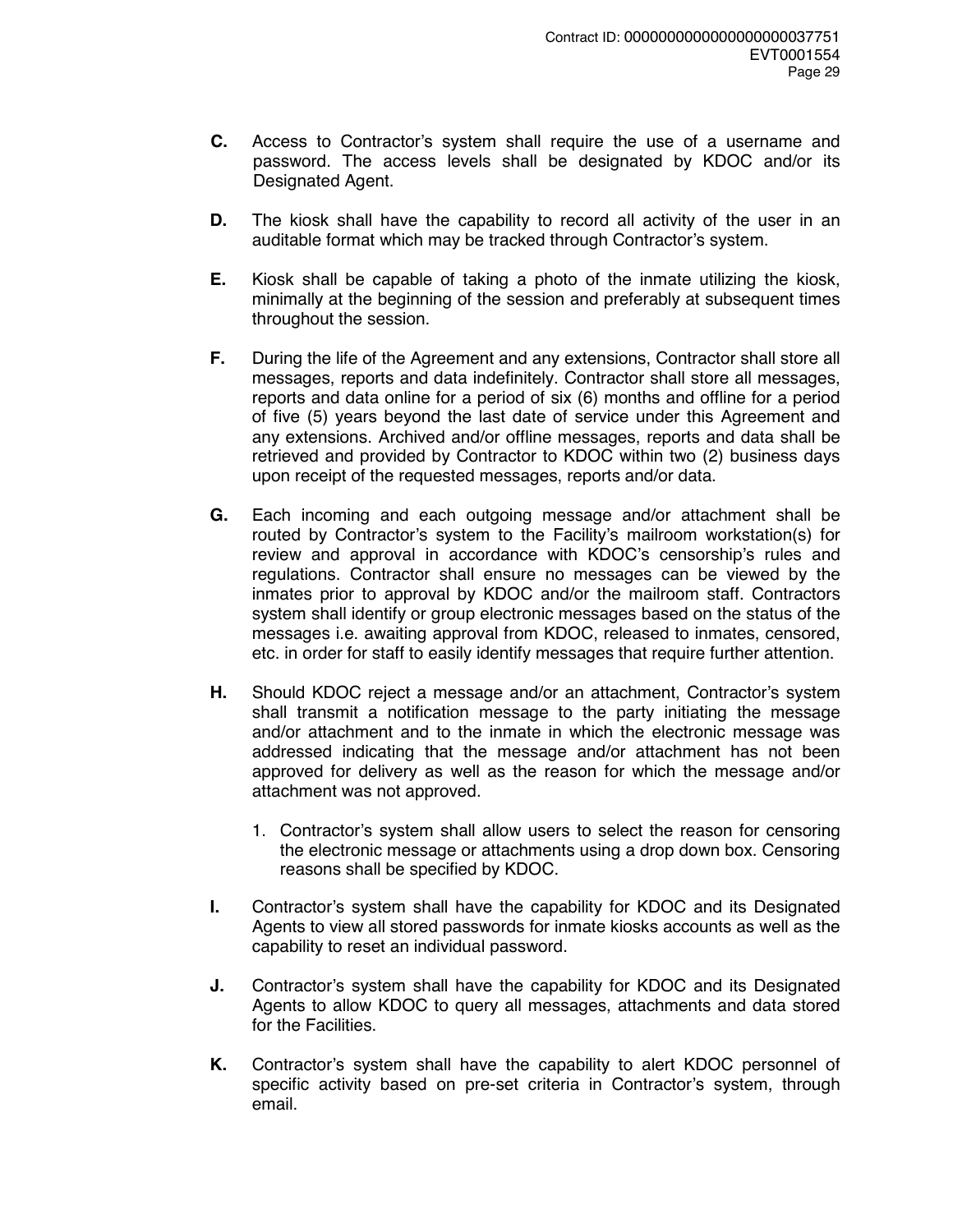- **L.** Contractor's system shall have the capability to translate messages. The required languages are Spanish and English.
- **M.** Contractor's system shall have the capability to disable and/or shut off service to a kiosk or group of kiosks based on the user level and password.
- **N.** Contractor's system shall have the capability to track certain activities and patterns. The following reports (at a minimum) shall be made available for monitoring and investigative purposes. New reports, as requested by KDOC, shall be produced by Contractor at no cost to KDOC.
	- 1. Messages by inmates;
	- 2. Messages by sender;
	- 3. Messages by kiosk or group of kiosks;
	- 4. Unified inmate data sets;
	- 5. Daily, weekly and monthly statistics;
	- 6. Totals by inmate;
	- 7. Totals by kiosk;
	- 8. Totals by Facility; and
	- 9. Totals by transaction type.
- **O.** The Application shall provide the capability of conducting data analysis including, but not limited to, providing reports which identify if multiple inmates are receiving electronic messages from the same party, a party receiving electronic messages from multiple inmates, etc.
- **P.** Contractor's system shall provide the capability to customize reports in a format mutually agreed upon by KDOC and/or its Designated Agent and Contractor and at no cost.
- **Q.** Contractor's system shall have the capability to capture all activity and tasks performed by each system user.

## **VI. Security**

All Contractor employees shall obtain, at Contractor's cost, the appropriate personnel background security clearance prior to arrival at the Facilities. All Contractor employees shall comply with KDOC's policy and procedures. Entry to the Facilities is subject to the approval of KDOC.

#### **VII. Training**

- **A.** Contractor shall provide onsite training to KDOC's staff. Additional training (onsite or via the web) shall be provided to new staff at no cost to KDOC. Training manuals shall be provided to KDOC's staff at all training meetings and will become the property of KDOC.
- **B.** When requested by KDOC, informational pamphlets shall be available to inmates and shall describe the applicable features and functionalities of the Applications.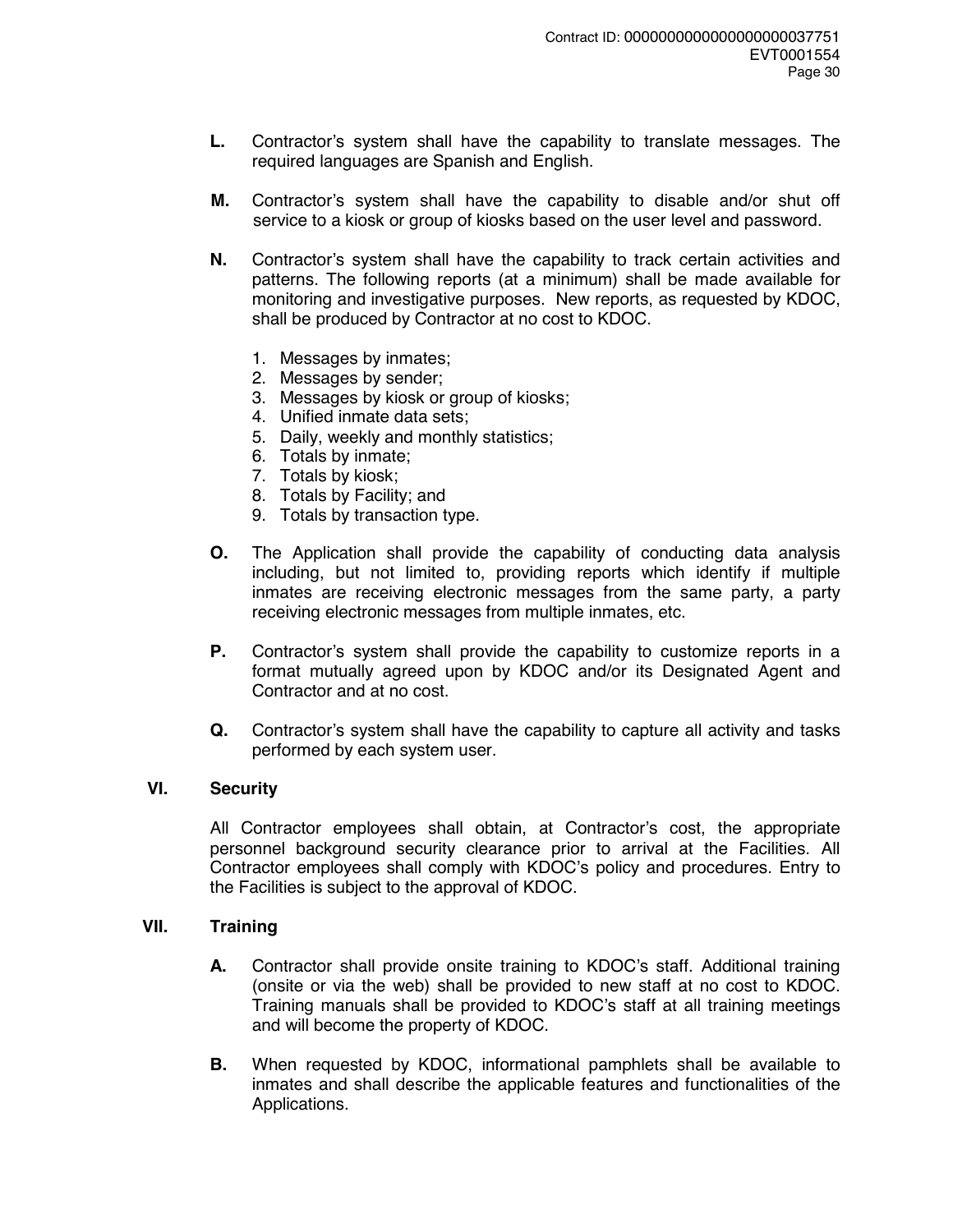**C.** Contractor shall provide full documentation for all of the Application features.

# **VIII. Kiosk Upgrades and Performance Process**

- **A.** Contractor shall provide KDOC with written notice, including detailed information, of any new software upgrades or features, within two (2) weeks of the introduction of the new software or features into the industry.
- **B.** Contractor shall adhere to this Performance Process when upgrading the kiosk software, equipment, or performing any changes to the kiosks at the Facilities. Any deviation from this process may result in liquidated damages incurred by Contractor. Such liquidated damages will be equal to Three Hundred Dollars (\$300.00) per occurrence. Contractor will be notified of the total amount due via written notice from KDOC. KDOC will invoice Contractor and payment shall be due within thirty (30) days of Contractor's receipt of invoice.
- **C.** Contractor shall perform extensive testing on all system changes or upgrades prior to introducing them to the KDOC.
- **D.** Contractor shall receive written permission from KDOC, before scheduling or proceeding with any functionality changes to the kiosks at the Facilities, especially if the changes will cause an interruption in service.
- **E.** Contractor shall provide KDOC with written details regarding any changes made to the kiosks at the Facilities.
- **F.** KDOC, at its option, shall have a minimum of one (1) week to notify inmates at the Facilities of any kiosk changes that affect the inmates.
- **G.** Contractor shall work with the Facilities to schedule changes and/or upgrades during a time when the kiosks are not being used regularly by the inmates. Contractor shall coordinate a convenient time and day with KDOC to implement the changes or upgrades to the kiosks to avoid an interruption in service.
- **H.** All said changes shall be made by Contractor at no cost to KDOC.

# **IX. General Maintenance**

- **A.** Contractor shall provide all the necessary labor, parts, materials and transportation to maintain all kiosks in good working order and in compliance with the equipment manufacturer's specification throughout the life of the Agreement and any renewal term(s).
- **B.** Contractor shall have the capability to perform remote diagnostics to determine if a problem is associated with the kiosk unit, network or featured application.
- **C.** Contractor shall respond to repair requests from KDOC by arriving at the site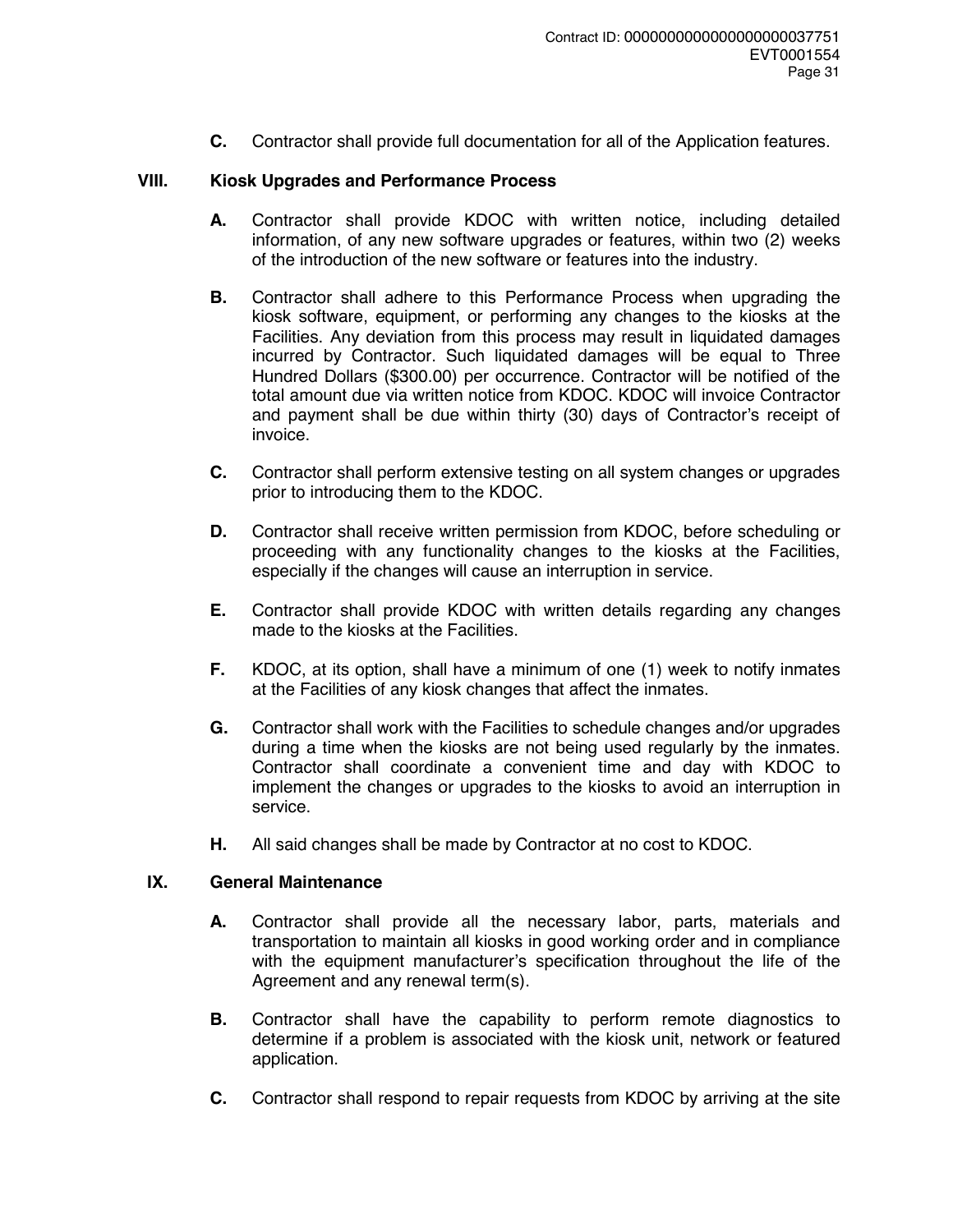promptly after reasonable notice has been given on a 24-hours a day, 7- days a week basis, 365-days a year.

- **D.** Repairs or replacement of nonworking or damaged equipment or software shall be started by a qualified technician within 4 hours following notification of a service request. Contractor must exhibit to KDOC a best effort approach to the completion of the repairs or replacement within 48 hours following the receipt of notification of a problem. KDOC shall be notified of progress and or delays in progress until the problems are resolved. Contractor shall notify KDOC or its Designated Agent, any time a technician shall be dispatched to the Facilities and prior to the technician's arrival.
- **E.** Contractor shall ensure that all kiosks are operable at least 98% of the time on a daily, weekly and monthly basis. This requirement excludes down-time associated with regularly scheduled maintenance/upgrades or facility lockdowns which require the kiosks to be shut-off.
- **F.** KDOC may cancel this Agreement if Contractor has not cured a service problem within ten (10) days of Contractor receiving notice of the problem from KDOC or its Designated Agent.
- **G.** Each party shall report to the other party any misuse, destruction, damage, vandalism, etc. to the kiosks. Contractor shall assume liability for any and all such damages.
- **H.** All operation, maintenance and repair issues regarding the kiosk service shall be reported by Contractor to KDOC promptly.
- **I.** Contractor shall provide KDOC or its Designated Agent a monthly report identifying the repair and maintenance items for each kiosk.
- **J.** No charge shall be made to KDOC for maintenance of the kiosks.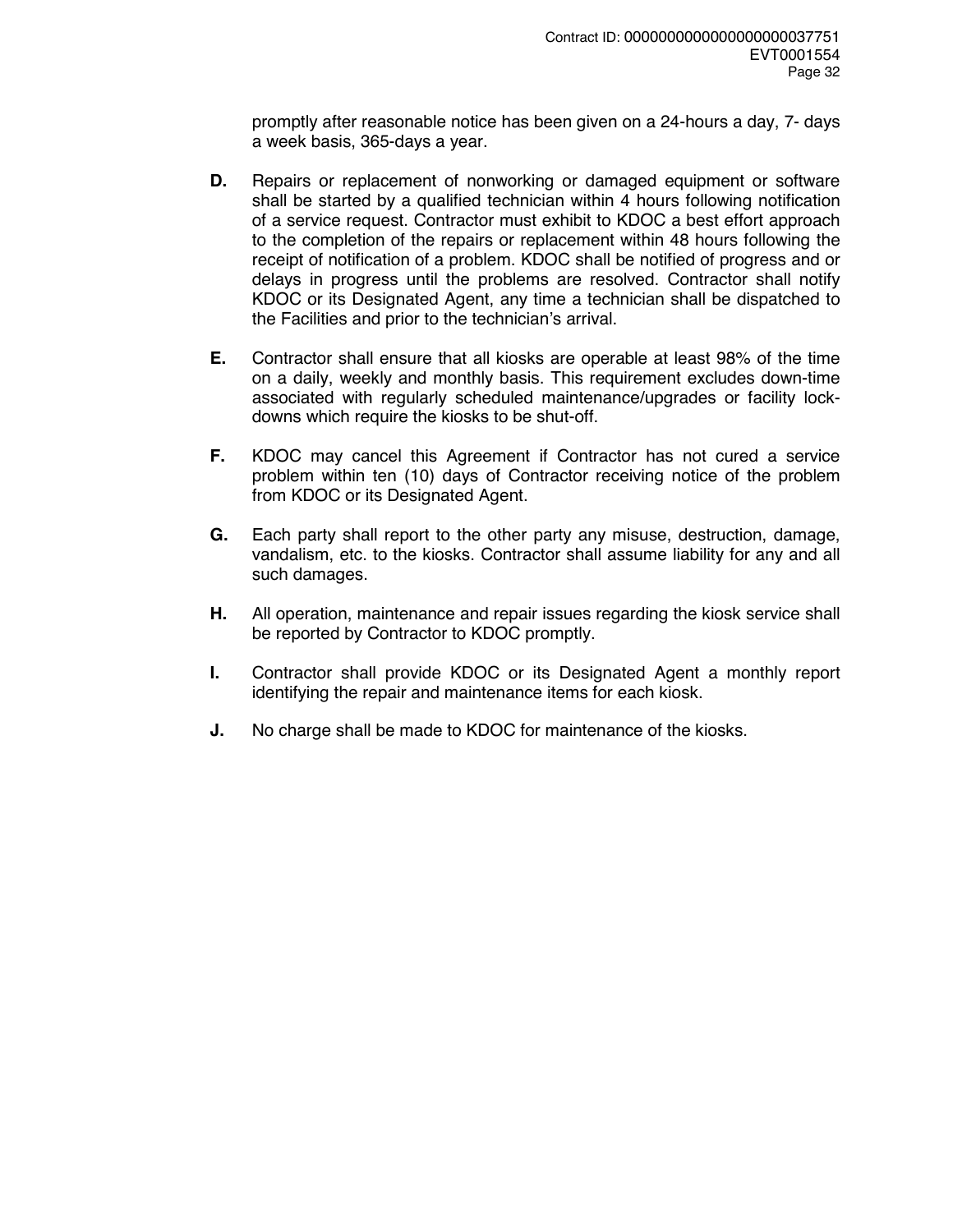# **ATTACHMENT B**

El Dorado Correctional Facility El Dorado Correctional Facility 1737 SE Hwy 54, PO Box 199 **North Unit**  El Dorado, KS 67042-8264 Rt. 3, Box 45A

Ellsworth Correctional Facility **Ellsworth, KS 67439-1628** 

Hutchinson Correctional Facility Central Unit 500 Reformatory Road El Dorado Correctional Facility Hutchinson, KS 67501-1628 **South East Minimum Unit** 

Lansing Correctional Facility Oswego, KS 67356 301 E. Kansas<br>Lansing, KS 66043-1619

Larned Correctional Mental Health Facility 1655 Avenue K. 1318 Highway 264 Ellsworth, KS 67439 Larned, KS 67550

Norton Correctional Facility **East Unit** 11130 Road E-4 500 Reformatory Road

815 SE Rice Road 1210 E. Cedar<br>Topeka. KS 66607 Constants Constants Constants Constants Stockton. KS 67669 Topeka, KS 66607

Wichita Work Release Facility 401 S. Emporia Wichita, KS 67202

Winfield Correctional Facility 1806 Pinecrest Circle Winfield, KS 67156

# **Main Facilities:** Satellite Facilities:

El Dorado, KS 67042

1607 State Street **El Dorado Correctional Facility**<br>Ellsworth, KS 67439-1628 **Ellsworth**, KS 67439-1628 2501 West 7<sup>th</sup><br>Oswego, KS 67356

1022 Fordyce

**Ellsworth Correctional Facility East Unit**

 Hutchinson Correctional Facility Norton, KS 67654 Hutchinson, KS 67501-1628

Topeka Correctional Facility **Stockton Correctional Facility** Stockton Correctional Facility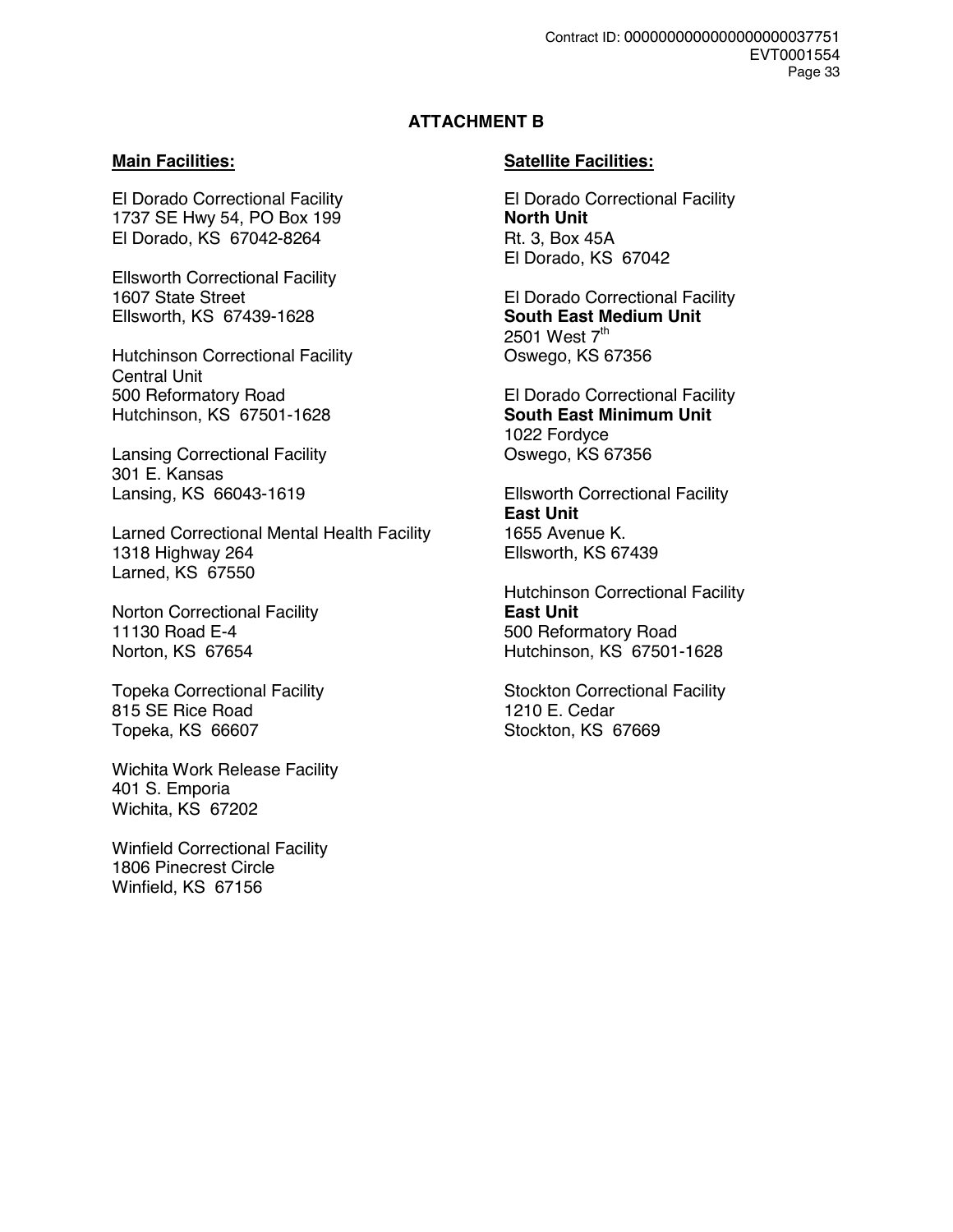# **ATTACHMENT B (Continued)**

# **Inmate Kiosks Required**

| <b>Facility Name</b>                                    | # of Inmate<br><b>Soft Kiosks</b> | # of Inmate<br><b>Hard Kiosks</b> |
|---------------------------------------------------------|-----------------------------------|-----------------------------------|
| El Dorado Correctional Facility                         | 3                                 | 15                                |
| (Including North Unit & Southeast Units)                |                                   |                                   |
| Ellsworth Correctional Facility (Including East Unit)   | 4                                 | 10                                |
| Hutchinson Correctional Facility (Including South Unit) | 3                                 | 16                                |
| Hutchinson Correctional Facility - East Unit            | 0                                 | 6                                 |
| <b>Lansing Correctional Facility</b>                    | 9                                 | 26                                |
| Larned Correctional Mental Health Facility              |                                   |                                   |
| <b>Norton Correctional Facility</b>                     |                                   |                                   |
| <b>Stockton Correctional Facility</b>                   |                                   |                                   |
| <b>Topeka Correctional Facility</b>                     |                                   | 6                                 |
| <b>Wichita Work Release Facility</b>                    |                                   | n                                 |
| <b>Winfield Correctional Facility</b>                   | 9                                 |                                   |

# **Workstations and Printers Required**

| <b>Facility Name</b>                                    | # of Workstations and<br><b>Printers</b> |
|---------------------------------------------------------|------------------------------------------|
| El Dorado Correctional Facility                         |                                          |
| (Including North Unit and Southeast Units)              |                                          |
| Ellsworth Correctional Facility (Including East Unit)   |                                          |
| Hutchinson Correctional Facility (Including South Unit) |                                          |
| Hutchinson Correctional Facility - East Unit            |                                          |
| <b>Lansing Correctional Facility</b>                    | 2                                        |
| Larned Correctional Mental Health Facility              |                                          |
| <b>Norton Correctional Facility</b>                     |                                          |
| <b>Stockton Correctional Facility</b>                   |                                          |
| <b>Topeka Correctional Facility</b>                     |                                          |
| <b>Wichita Work Release Facility</b>                    |                                          |
| <b>Winfield Correctional Facility</b>                   |                                          |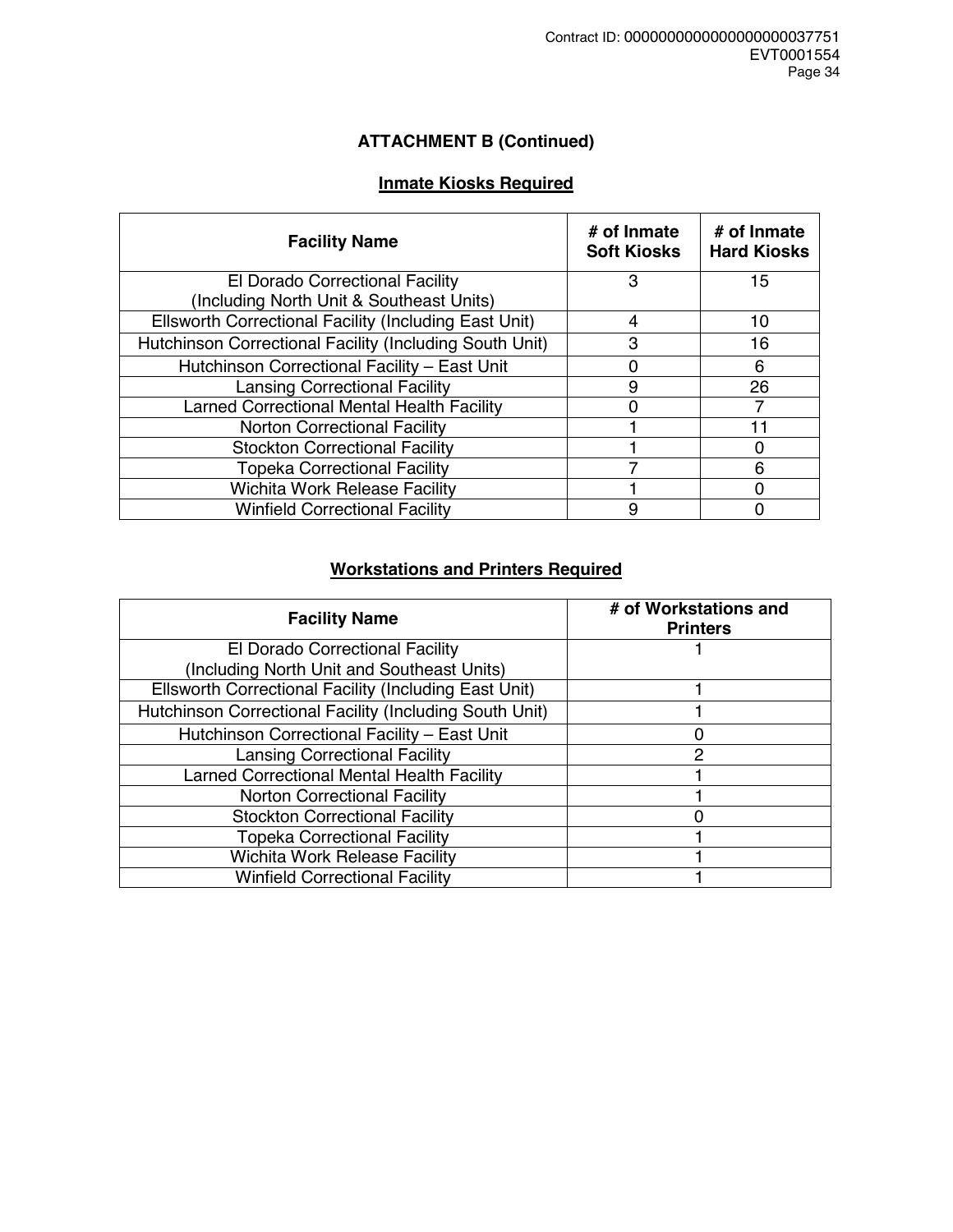# **ATTACHMENT C**

# **INMATE KIOSK SERVICE: FEES AND COMMISSIONS**

| <b>Service / Application Name</b>                                       | Fee<br><b>Amount</b> | <b>Commission</b><br><b>Amount Per</b><br><b>Transaction</b> |
|-------------------------------------------------------------------------|----------------------|--------------------------------------------------------------|
| Each<br>Electronic<br>without<br>Message<br>with<br>or<br>Attachment(s) | \$0.35               | \$0.05                                                       |
| Each Attachment to an Electronic Message                                | \$0.35               | \$0.05                                                       |
| Each Electronic Message Printout                                        | \$0.35               | \$0.05                                                       |
| Each Attachment - Black and White Print                                 | \$0.35               | \$0.05                                                       |
| Each Attachment - Color Print                                           | \$1.00               | \$0.05                                                       |
| Each Video Message Attached to an Electronic<br>Message                 | \$1.75               | \$0.25                                                       |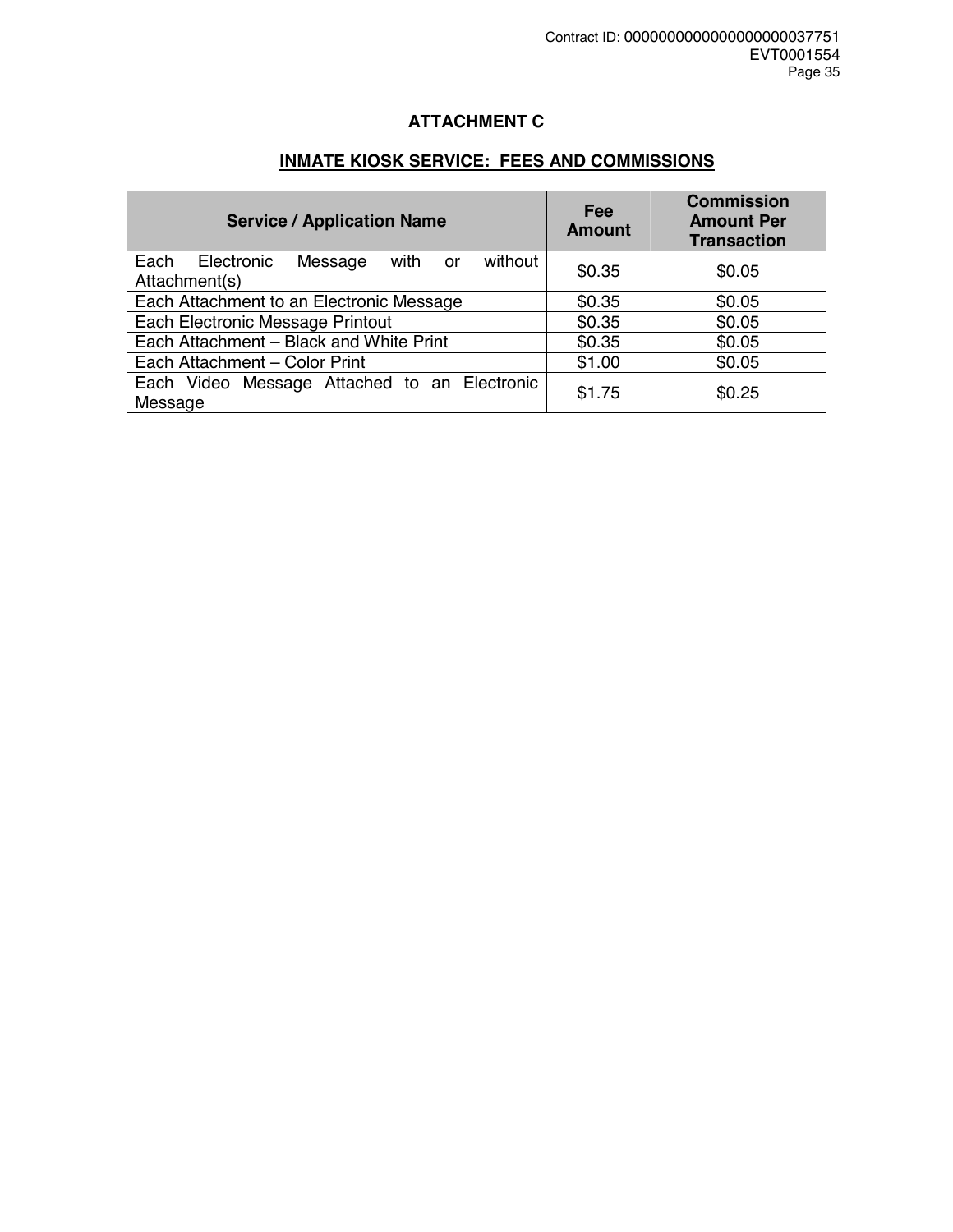#### **ATTACHMENT D**

State of Kansas State of Kansas Department of Administration DA-146a (Rev. 10-11)

### **CONTRACTUAL PROVISIONS ATTACHMENT**

Important: This form contains mandatory contract provisions and must be attached to or incorporated in all copies of any contractual agreement. If it is attached to the vendor/contractor's standard contract form, then that form must be altered to contain the following provision:

> "The Provisions found in Contractual Provisions Attachment (Form DA-146a, Rev. 10-11), which is attached hereto, are hereby incorporated in this contract and made a part thereof."

 The parties agree that the following provisions are hereby incorporated into the contract to which it is attached and made a part thereof, said contract being the \_\_\_\_\_\_\_\_\_\_\_day of \_\_\_\_\_\_\_\_\_\_\_\_\_\_\_\_\_\_\_\_\_\_20\_\_\_\_\_.

- 1. **Terms Herein Controlling Provisions**: It is expressly agreed that the terms of each and every provision in this attachment shall prevail and control over the terms of any other conflicting provision in any other document relating to and a part of the contract in which this attachment is incorporated. Any terms that conflict or could be interpreted to conflict with this attachment are nullified.
- 2. **Kansas Law and Venue**: This contract shall be subject to, governed by, and construed according to the laws of the State of Kansas, and jurisdiction and venue of any suit in connection with this contract shall reside only in courts located in the State of Kansas.
- 3. **Termination Due To Lack Of Funding Appropriation**: If, in the judgment of the Director of Accounts and Reports, Department of Administration, sufficient funds are not appropriated to continue the function performed in this agreement and for the payment of the charges hereunder, State may terminate this agreement at the end of its current fiscal year. State agrees to give written notice of termination to contractor at least 30 days prior to the end of its current fiscal year, and shall give such notice for a greater period prior to the end of such fiscal year as may be provided in this contract, except that such notice shall not be required prior to 90 days before the end of such fiscal year. Contractor shall have the right, at the end of such fiscal year, to take possession of any equipment provided State under the contract. State will pay to the contractor all regular contractual payments incurred through the end of such fiscal year, plus contractual charges incidental to the return of any such equipment. Upon termination of the agreement by State, title to any such equipment shall revert to contractor at the end of the State's current fiscal year. The termination of the contract pursuant to this paragraph shall not cause any penalty to be charged to the agency or the contractor.
- 4. **Disclaimer Of Liability**: No provision of this contract will be given effect that attempts to require the State of Kansas or its agencies to defend, hold harmless, or indemnify any contractor or third party for any acts or omissions. The liability of the State of Kansas is defined under the Kansas Tort Claims Act (K.S.A. 75-6101 et seq.).
- 5. **Anti-Discrimination Clause**: The contractor agrees: (a) to comply with the Kansas Act Against Discrimination (K.S.A. 44- 1001 et seq.) and the Kansas Age Discrimination in Employment Act (K.S.A. 44-1111 et seq.) and the applicable provisions of the Americans With Disabilities Act (42 U.S.C. 12101 et seq.) (ADA) and to not discriminate against any person because of race, religion, color, sex, disability, national origin or ancestry, or age in the admission or access to, or treatment or employment in, its programs or activities; (b) to include in all solicitations or advertisements for employees, the phrase "equal opportunity employer"; (c) to comply with the reporting requirements set out at K.S.A. 44-1031 and K.S.A. 44-1116; (d) to include those provisions in every subcontract or purchase order so that they are binding upon such subcontractor or vendor; (e) that a failure to comply with the reporting requirements of (c) above or if the contractor is found guilty of any violation of such acts by the Kansas Human Rights Commission, such violation shall constitute a breach of contract and the contract may be cancelled, terminated or suspended, in whole or in part, by the contracting state agency or the Kansas Department of Administration; (f) if it is determined that the contractor has violated applicable provisions of ADA, such violation shall constitute a breach of contract and the contract may be cancelled, terminated or suspended, in whole or in part, by the contracting state agency or the Kansas Department of Administration.

Contractor agrees to comply with all applicable state and federal anti-discrimination laws.

 The provisions of this paragraph number 5 (with the exception of those provisions relating to the ADA) are not applicable to a contractor who employs fewer than four employees during the term of such contract or whose contracts with the contracting State agency cumulatively total \$5,000 or less during the fiscal year of such agency.

- 6. **Acceptance Of Contract**: This contract shall not be considered accepted, approved or otherwise effective until the statutorily required approvals and certifications have been given.
- 7. **Arbitration, Damages, Warranties**: Notwithstanding any language to the contrary, no interpretation of this contract shall find that the State or its agencies have agreed to binding arbitration, or the payment of damages or penalties. Further, the State of Kansas and its agencies do not agree to pay attorney fees, costs, or late payment charges beyond those available under the Kansas Prompt Payment Act (K.S.A. 75-6403), and no provision will be given effect that attempts to exclude, modify, disclaim or otherwise attempt to limit any damages available to the State of Kansas or its agencies at law, including but not limited to the implied warranties of merchantability and fitness for a particular purpose.
- 8. **Representative's Authority To Contract**: By signing this contract, the representative of the contractor thereby represents that such person is duly authorized by the contractor to execute this contract on behalf of the contractor and that the contractor